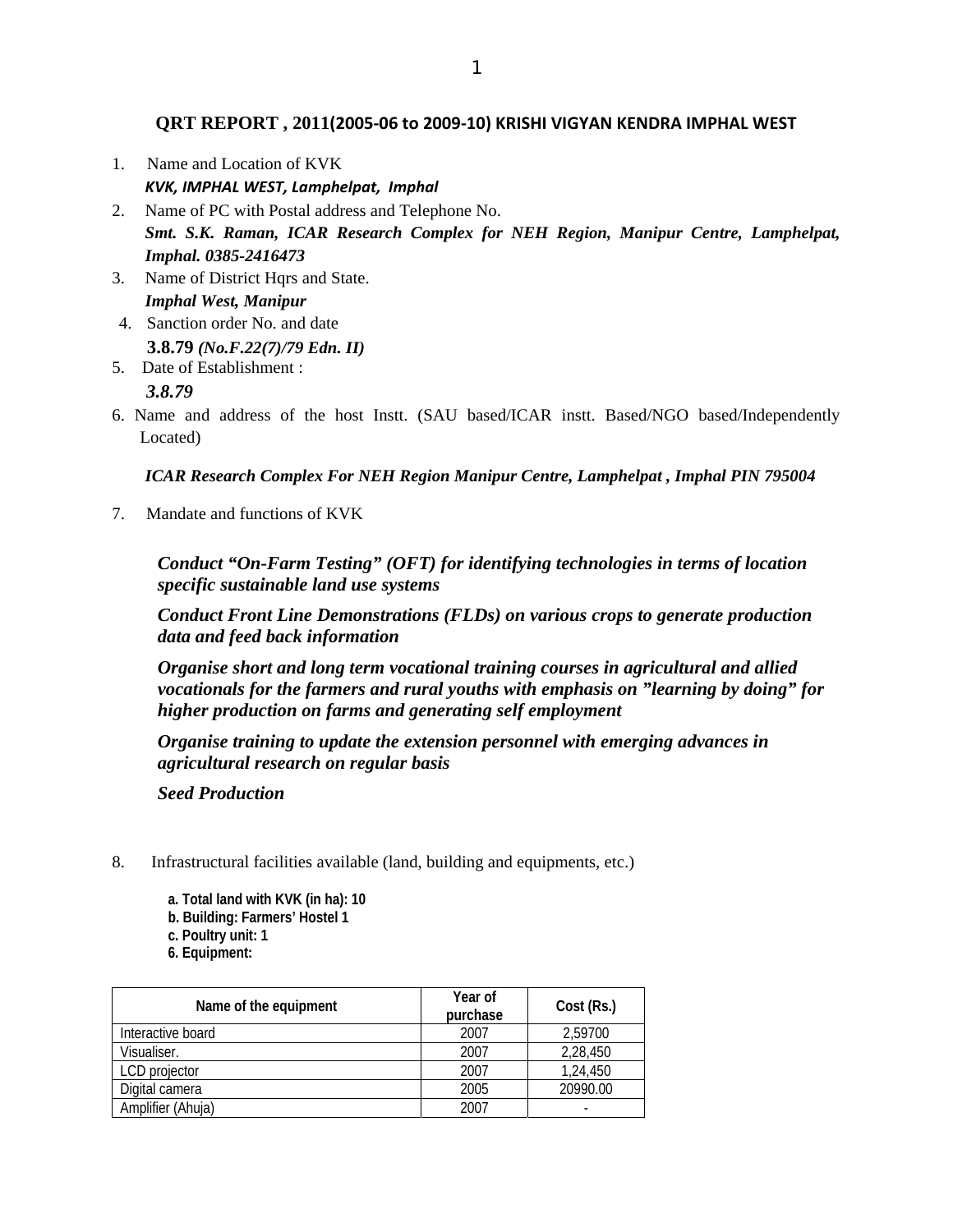| Electronic automatic Macro block digestion system | 2006 | 189905.00 |
|---------------------------------------------------|------|-----------|
| Electronic automatic distillation system          | 2006 | 166990.00 |
| Rotary flask shaker                               | 2007 | 34730.00  |
| Grinder, Arthur Thomas Type                       | 2007 | 20425.00  |
| Refrigerator                                      | 2007 | 14000.00  |
| Digital conductivity meter                        | 2007 | 7150.00   |
| All glass distillation apparatus                  | 2007 | 15125.00  |
| Oven                                              | 2007 | 214450.00 |
| Hot plate                                         | 2007 | 2250.00   |
| Spectrophotometer                                 | 2007 | 274500.00 |
| <b>Flame Photometer</b>                           | 2007 | 30900.00  |
| Pocket pH Meter                                   | 2007 | 3875.00   |
| Bench pH Meter                                    | 2007 | 9150.00   |
| Chemical top loading balance                      | 2007 | 33000.00  |

# 9. Staff Position (based on sanctioned strength) and their mobility

| S1               | Designation                                             | No.            | Name of Persons            | Pay Scale   | Date<br>of | Date of                  |
|------------------|---------------------------------------------------------|----------------|----------------------------|-------------|------------|--------------------------|
| N <sub>o</sub>   |                                                         | of             |                            |             | Joining    | Leavin                   |
|                  |                                                         | post           |                            |             |            | g                        |
|                  |                                                         | S              |                            |             |            |                          |
|                  |                                                         | sanc<br>tione  |                            |             |            |                          |
|                  |                                                         | d              |                            |             |            |                          |
| 1.               | Programme Coordinator,                                  | $\overline{1}$ | Smt. S. K. Raman           | 15600-39100 | 24.10.1980 | $\overline{a}$           |
| 2.               | Subject Matter Specialist, Fishery                      | $\mathbf{1}$   | Sri Pronob Das             | 15600-39100 | 13.7.06    |                          |
| $\overline{3}$ . | Subject Matter Specialist,                              | $\mathbf{1}$   | Shri L. Ingobi Singh       | 15600-39100 | 27.10.80   | $\overline{a}$           |
|                  | Agronomy                                                |                |                            |             |            |                          |
| $\overline{4}$ . | Subject Matter Specialist, Agril.<br>Ext (Farm Manager) | $\mathbf{1}$   | Shri N. Arunkumar<br>Singh | 15600-39100 | 27.8.86    | $\overline{a}$           |
| 5.               | Subject Matter Specialist,<br>Horticulture              | $\mathbf{1}$   | Smt Ng. Sanatombi<br>Devi  | 15600-39100 | 8.3.83     | $\overline{\phantom{0}}$ |
| 6.               | Subject Matter Specialist, Agril.<br>Engg.              | $\mathbf{1}$   | Shri Kh. Hera Singh        | 15600-39100 | 8.11.85    | L,                       |
| 7.               | Subject Matter Specialist, P.B.                         |                | Shri S. Gunamani<br>Singh  | 15600-39100 | 20.4.2010  |                          |
| 8.               | Subject Matter Specialist, Agril.<br>Engg.              |                | Shri. L. Kanta Singh       | 15600-39100 | 5.5.2010   |                          |
| 9.               | Subject Matter Specialist,<br>Agronomy                  |                | Smt. Lydia Zimik           | 15600-39100 |            |                          |
| 10.              | Programme Assistant, Animal Sc.                         | $\mathbf{1}$   | Dr. R.K. Nirmala Devi      | 9300-34800  | 2.6.94     | $\overline{\phantom{0}}$ |
| 11.              | Field man /Programme Assistant                          | 1              | Shri.S. Roben Singh        | 5200-20200  | 2.6.94     | $\overline{a}$           |
| 12.              | Assistant                                               | $\mathbf{1}$   | Smt. R. Lalveni            | 5200-20200  | 3.1.79     | $\overline{\phantom{0}}$ |
| 13.              | Stenographer/Computer                                   | $\mathbf{1}$   | Shri Lalkailuaia           | 5200-20200  | 14.2.85    | $\overline{\phantom{0}}$ |
| 14.              | <b>Driver</b>                                           | $\mathbf{1}$   | Shri H. Nandakumar         | 5200-20200  | 21.10.91   | L,                       |
| 15.              | <b>Driver</b>                                           | $\mathbf{1}$   | Shri Th. Dijen Singh       | 5200-20200  | 12.6.06    | $\overline{a}$           |
| 16.              | Cook                                                    | $\mathbf{1}$   | Shri N. Birachandra        | 4440-7440   | 16.3.81    | $\frac{1}{2}$            |
| 17.              | Watch man                                               | $\mathbf{1}$   | Shri Milun                 | 4440-7440   | 11.3.80    | $\overline{a}$           |
| 18.              | Mali                                                    | 1              | Shri R. Ramayang           | 4440-7440   | 20.3.81    |                          |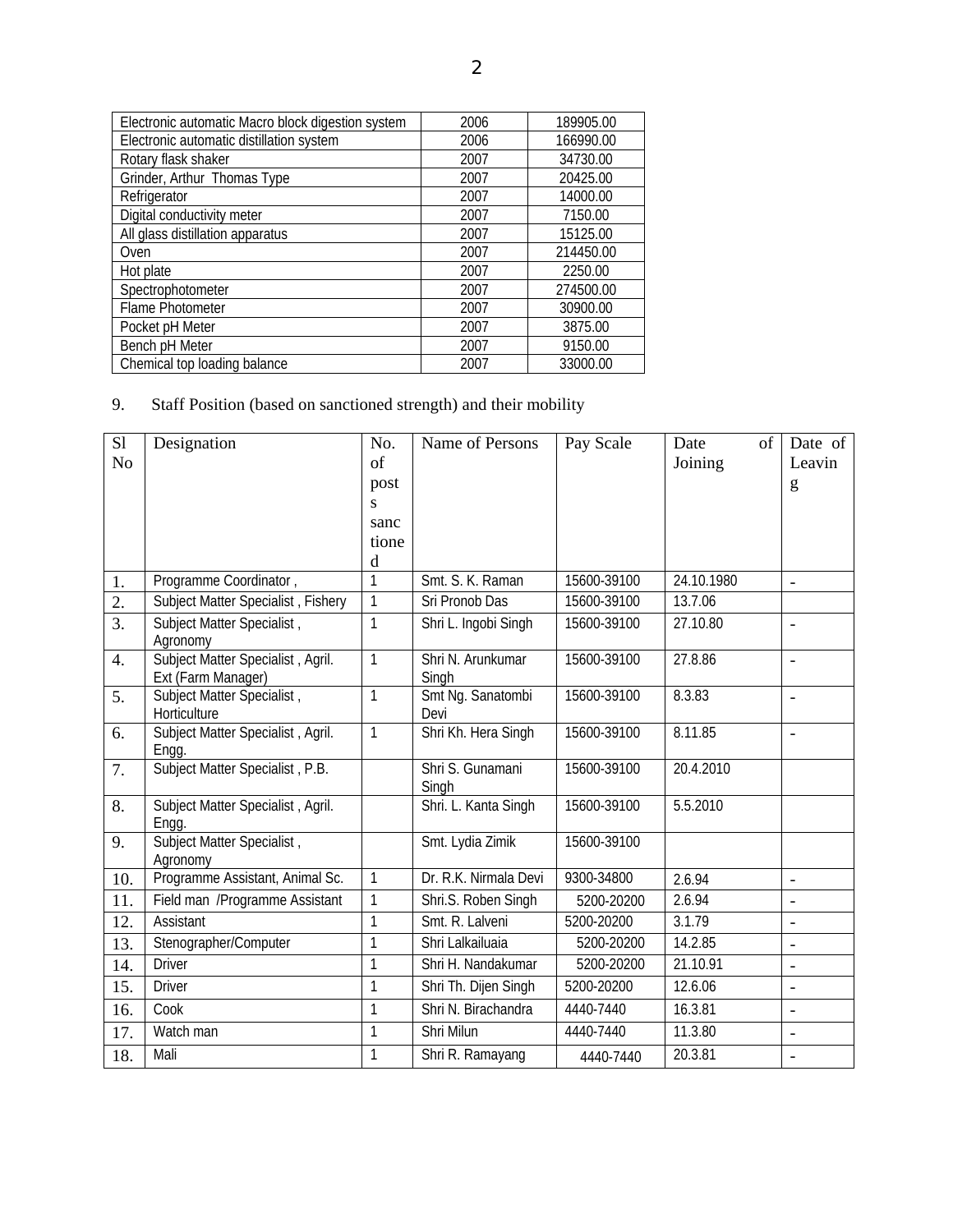10. Allocation under various Head

| <b>Budget</b> | Preceding | Year                     | II Year | III Year | <b>IV</b> Year           | V Year     |
|---------------|-----------|--------------------------|---------|----------|--------------------------|------------|
| Head          | Plan      |                          |         |          |                          |            |
| Recurring     | -         | $\overline{\phantom{0}}$ | -       |          | $\overline{\phantom{0}}$ | 54 lakhs   |
| Non-          |           |                          |         |          |                          | 11.8 lakhs |
| recurring     |           |                          |         |          |                          |            |
| Total         |           | $\overline{\phantom{a}}$ | -       |          | $\overline{\phantom{a}}$ | 65.8 lakhs |

- 11. Major activities undertaken
- a. *Conducting of On Farm Testing/Trials* **in the villages of Imphal West**
- **b***. Conducting of Front Line Demonstration on kharif and rabi oilseeds, kharif pulses and rabi pulses, vegetables, Animal Sciences, cereals as well as other than oil seed and pulses*
- *c. Seed production of cereals, pulses and oilseeds in KVK farm as well as farmer's field.*
- **d.** *Conducting of PRA, group discussion/farmers meeting and organising of awareness programme in the villages*
- **e.** *Conducting of training farmer, rural youths and extension functionaries.*
- 12. Major accomplishment and impact: fill up in Annexure IV to XI
- 13. SWOT (Strengths, Weaknesses, Opportunities and Threats) Analysis of KVK

### *STRENGTH*

- *Staffs are mostly local and besides knowing local language has good understanding about the problems and prospects of the district.*
- *Situated in the state capital having good access to line departments.*
- *Have good contact with ICAR scientists.*

### *WEAKNESS*

- *Poor infrastructure ( no office building of its own)*
- *Insufficient fund for maintaining instructional farm.*

### *OPPORTUNITIES*

- *It has internet access and well equipped laboratory facility.*
- *Farmers of the district are progressive and adoptive*
- *There is mobile connectivity with all villages in the district..*

### *THREATS*

- *Unfavorable low and order condition.*
- *Effect of climate change on agriculture production.*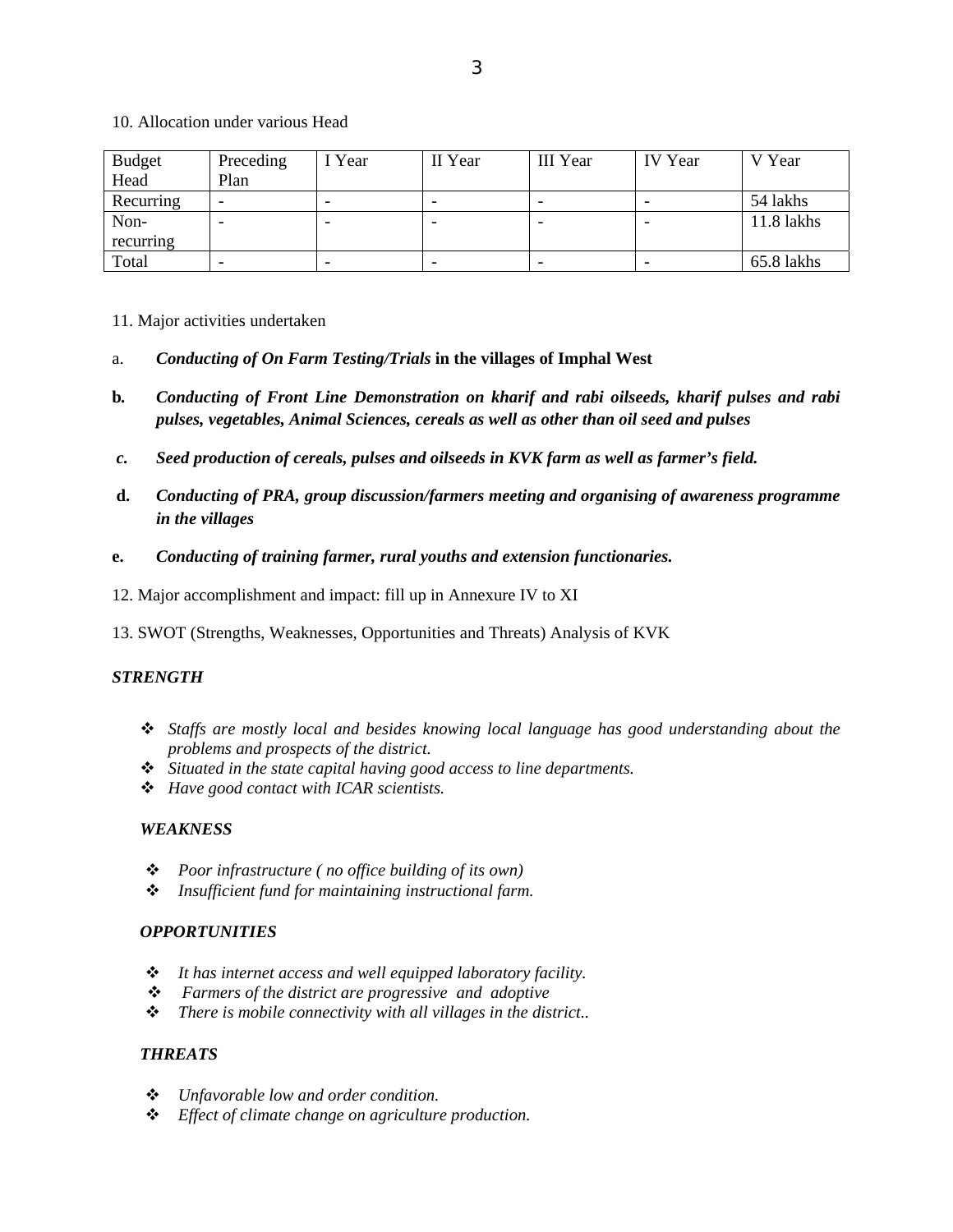- *Unavailability of quality seed in the state.*
- *High cost of agricultural inputs.*

14. Efforts and achievement (Training of Staff in Trainers, Training Centres, and other institutes etc.)

*KVK staffs had participated in various training programmes organised by different institutes and agencies like Institute of Extension Education (IEE), Jorhat Assam. ERNET India, Directorate of Extension Education, Cenrtral Agricultural University, Imphal, ZDP Zone-III etc.* 

15. Give a brief account of technical back-up the KVK has been getting from ICAR Instts. And SAU scientists in programme planning execution of programmes and evolution

 *KVK is in constant touch with the Scientists of the ICAR Manipur Centre and technologies recommended by ICAR for the state are tested by KVK in the farmers' filed by CONDUCTING OFTs and demonstrated under its frontline demonstration programmes. OFT and FLD programmes are implemented after thorough discussion with the ICAR scientists and they are actively involved in programme implementation. After each programme the feed back of the farmers are passed on to the Scientists for further study.* 

16. Enlist the publication made during the last five years. Also indicate the circulation status of such publications and the benefits accrued from them.

The following booklets were published and circulated:

| S1. | Topic                                       | No. of copies |
|-----|---------------------------------------------|---------------|
|     |                                             | circulated    |
| 1.  | Cultivation of tomato                       | 400           |
| 2.  | Cultivation of onion                        | 500           |
| 3.  | Cultivation of pea                          | 500           |
| 4.  | Package and practices of rape seed          | 600           |
| 5.  | Package and practices of soybean            | 600           |
| 6.  | Package and practices of groundnut          | 500           |
| 7.  | Package and practices of main khaarif rice  | 500           |
| 8.  | Value added products from tree tomato       | 500           |
| 9.  | Value addition from mango                   | 400           |
| 10. | Scientific cultivation of passion fruit     | 500           |
| 11. | Cultivation of pleurotus mushroom           | 200           |
| 12. | Improved production technology of ginger    | 500           |
| 13. | Improved package of practices<br>for        | 500           |
|     | cultivation of French bean                  |               |
| 14. | Improved cultivation practices of turmeric  | 200           |
| 15. | Horticultural products and marketing in the | 500           |
|     | hilly areas of Manipur                      |               |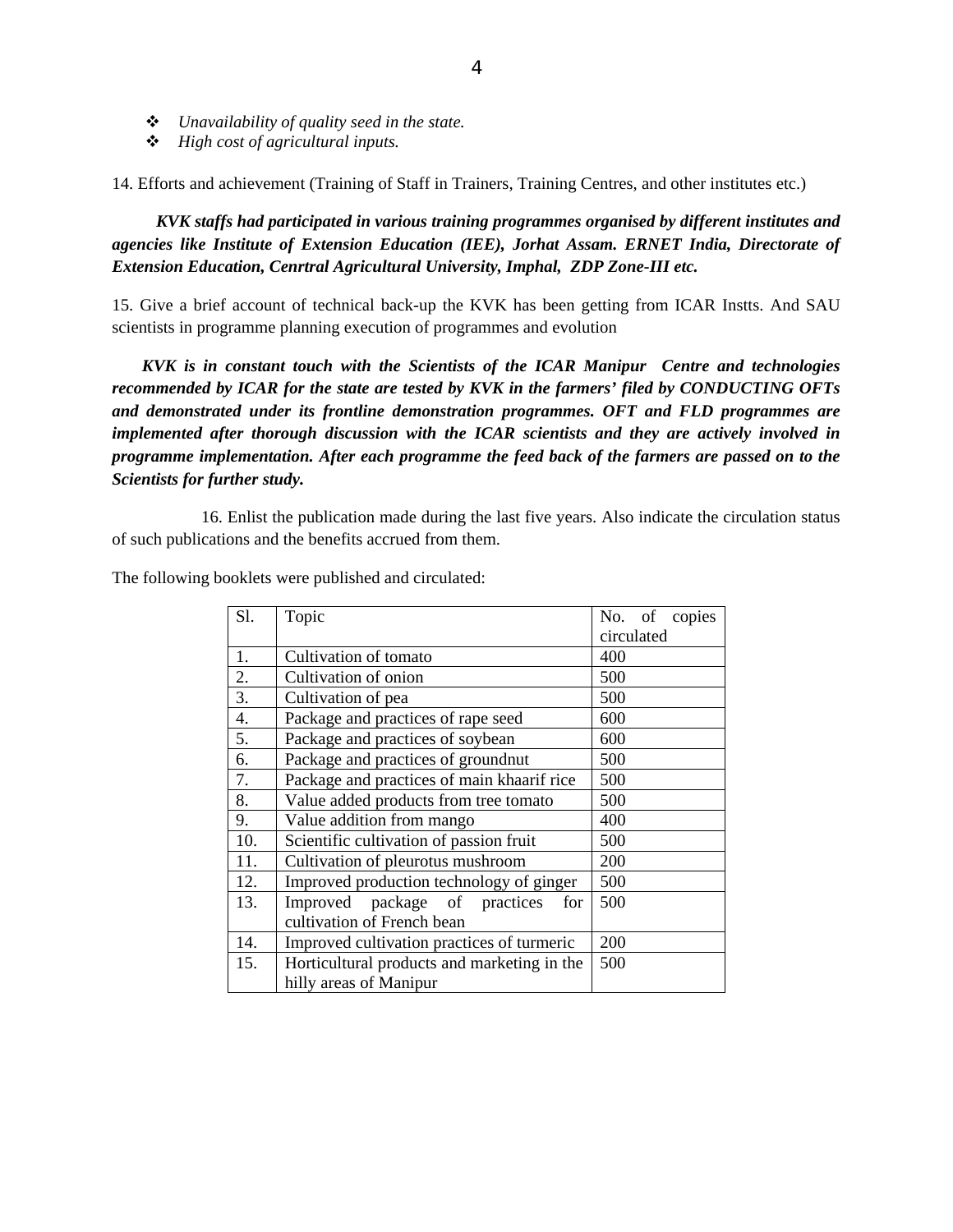# **Status of Research – Extension Linkages at the District Level**

 What of mechanism exists for local co-ordination of the front-line extension demonstration between the KVKs and the State Govt.?

*While implementing front line demonstration programmes under various disciplines (agriculture and allied subjects) the district officers of the concerned departments i.e., Agriculture, Horticulture, Animal Husbandry and Fishery are contacted for selection of farmers and identify the needs of the farmers. Regular field visits and group discussions are also done along with the State government extension workers.* 

 What is the frequency of Local Management Committee/Scientist Advisory Committee Meeting for KVK/TTC during the last 5 Years?

### *SAC meeting is conducted mostly twice a year*

- No. of monthly workshops organized *NA*
- Frequency and no. of staff participated in seminars at zonal, state and national levels.

### *5 nos. of zonal***,** *state and national level seminar and 10 nos. of staffs participated*

Whether the local NOGs are involved in KVKs/TTCs Programmes

*Yes.* 

- Whether the local *Mahila Mandal* or Farm Science clubs are promoted and have become visible in their activities. *Yes.*
- A brief about the extent of contribution of the officials of various line-departments and joint programmes undertaken.

### *The following joint programmes were undertaken:*

- *a. Organizing joint training programmes for extension functionaries and farmers and farm women.*
- *b. Participation in Agricultural fairs organized by state departments*
- *c. Joint vaccination programmes*
- *d. Joint implementation of FLD programmes on cereals and oilseeds*

Annexure IV

## **Status of Institutional Training**

| Sl.No.                                       | Item | <b>Indicators</b> | <b>Remarks</b> |  |  |
|----------------------------------------------|------|-------------------|----------------|--|--|
| ⋀<br>anning<br><u>веника по станите на п</u> |      |                   |                |  |  |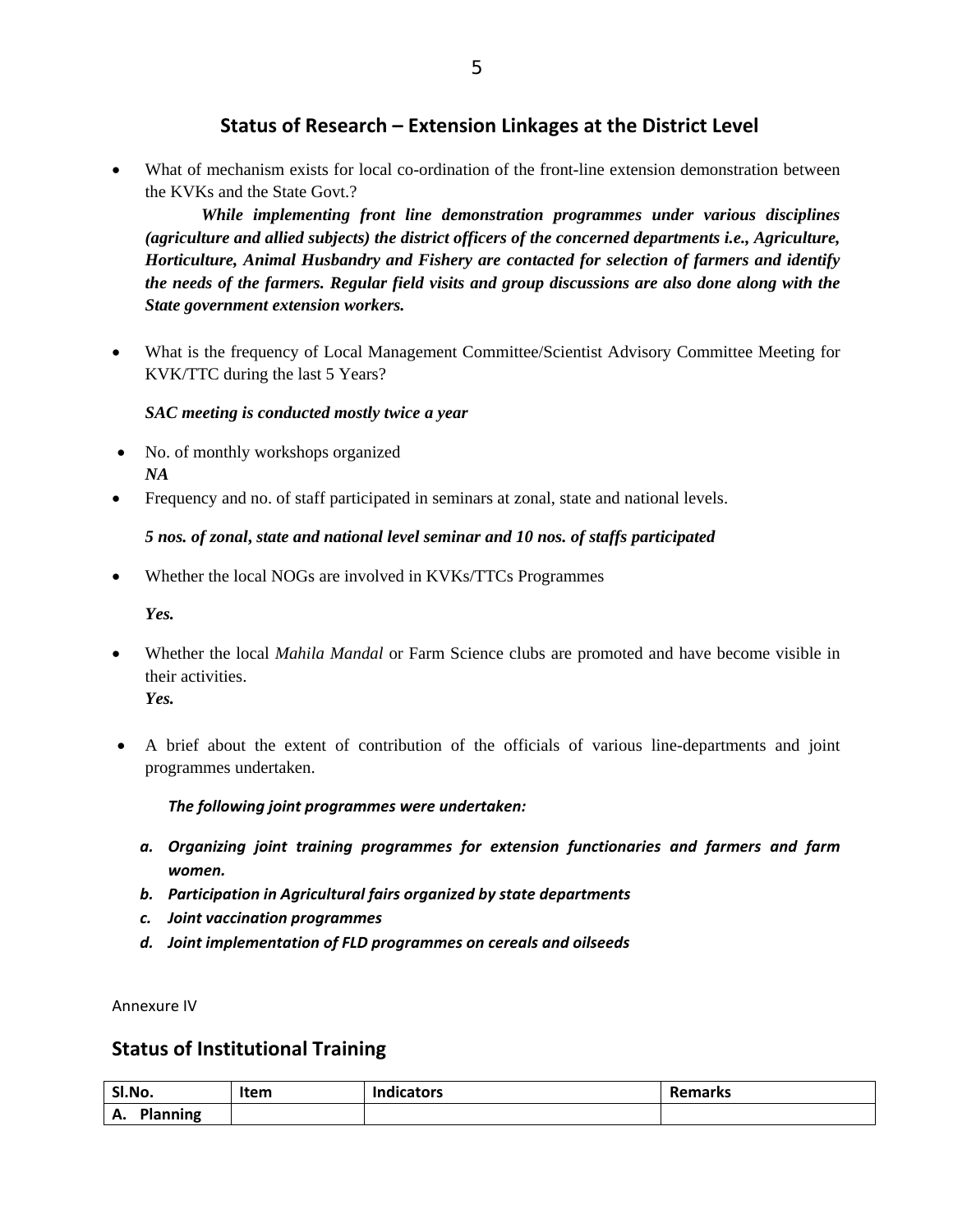| identified first and lesion<br>prepared |
|-----------------------------------------|
|                                         |
|                                         |
|                                         |
|                                         |
|                                         |
| Yes, knowledge tests are                |
| conducted before and after              |
|                                         |
|                                         |
|                                         |
| the course contents                     |
| and syllabus are prepared               |
| as per the needs of the                 |
|                                         |
|                                         |
|                                         |
|                                         |
|                                         |
|                                         |
| Yes. AV aids are used in all            |
| training                                |
|                                         |
|                                         |
|                                         |
|                                         |
|                                         |
|                                         |
|                                         |
|                                         |
|                                         |
|                                         |
| ex-trainees<br>are                      |
| contacted through mobile                |
| phones and through farm                 |
|                                         |
|                                         |

Annexure V

# **Details of Training Programmes Conducted**

**Training programme conducted vs targets fixed (discipline‐wise) for extension functionaries (last 5 years 2005‐06 to 2009‐10)**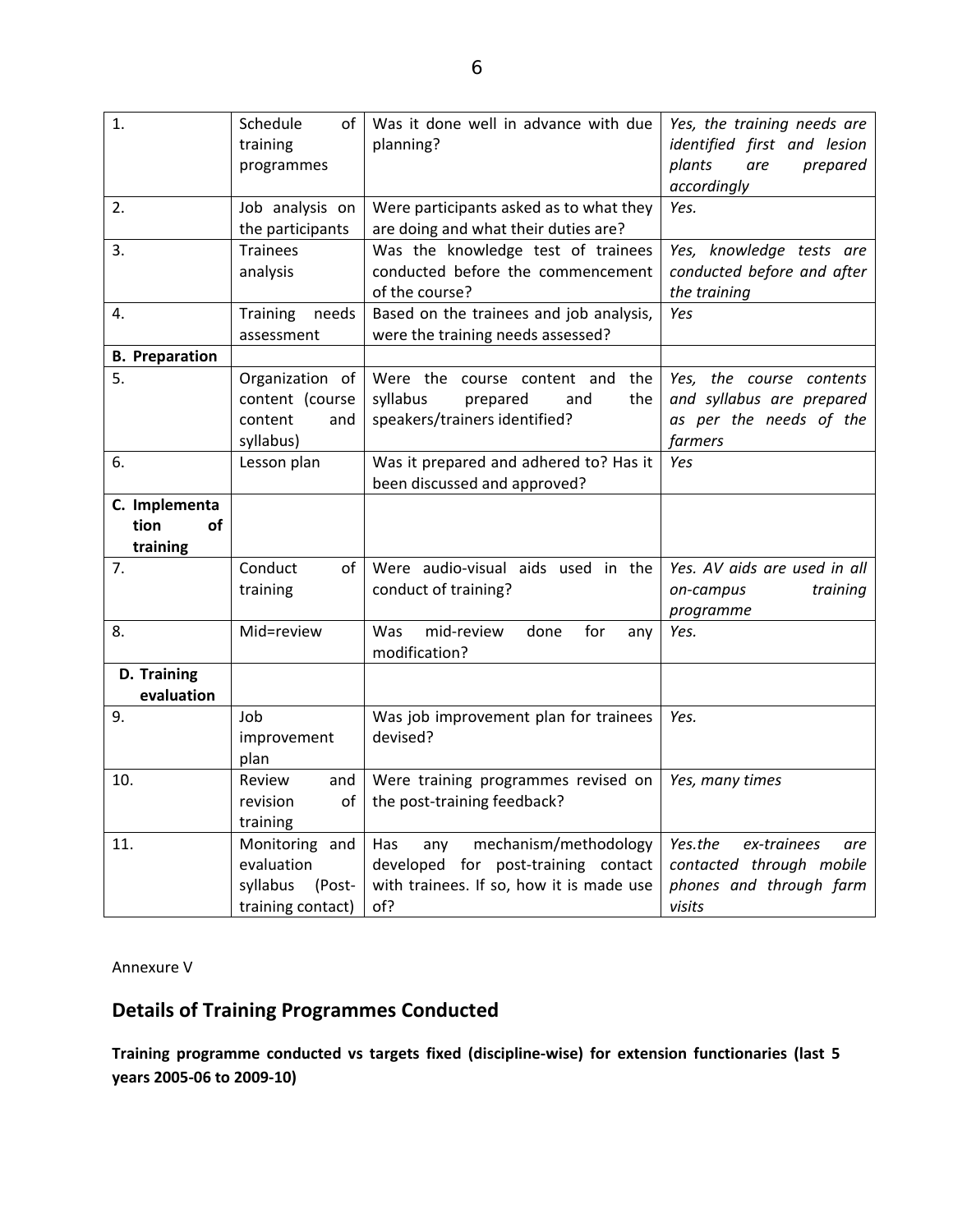| SI.            | Discipline       | ÷.                       | $\star$                  | $**$                     | $*7$                         |       | $5\hat{A}$ $4$ ,   |
|----------------|------------------|--------------------------|--------------------------|--------------------------|------------------------------|-------|--------------------|
| No.            |                  | \$1                      | \$1                      | \$1                      | \$1                          | \$1   | $\overline{$}$ \$1 |
|                | Crop production  | $\qquad \qquad$          |                          | 2/50                     | 1/20                         |       | 3/70               |
| $\overline{2}$ | Horticulture     | $\qquad \qquad$          | $\overline{\phantom{a}}$ | 1/20                     | $\qquad \qquad \blacksquare$ |       | 1/20               |
| 3              | Livestock        | 1/10                     | $\overline{\phantom{a}}$ | 3/110                    | $\qquad \qquad \blacksquare$ | 2/48  | 6/168              |
| 4              | Plant breeding   | $\qquad \qquad$          | $\overline{\phantom{a}}$ | $\overline{\phantom{a}}$ | $\overline{\phantom{a}}$     | 1/50  | 1/50               |
| 5              | Home Science     | 4/100                    | 1/13                     | 3/37                     | 1/12                         | 1/30  | 12/192             |
| 6              | Agril Engg       |                          | 1/7                      | 2/12                     | 1/8                          | 2/15  | 06/42              |
| $\overline{7}$ | Plant protection | $\overline{\phantom{0}}$ | 1/10                     | $\overline{\phantom{a}}$ | $\overline{\phantom{a}}$     |       | 01/10              |
| 8              | Fishery          |                          | 1/45                     | $\overline{\phantom{a}}$ | $\overline{\phantom{a}}$     |       | 01/45              |
| <b>Total</b>   |                  | 5/110                    | 4/75                     | 11/229                   | 3/30                         | 6/143 | 31/597             |

### **Training programme conducted for farmers/farm women (last 5 years 2005‐06 to 2009‐10)**

| SI.          | <b>Discipline</b> | ¥               | ₩       | $**$    | $*7$    | 7       | $5\hat{A}$ $4$ , |
|--------------|-------------------|-----------------|---------|---------|---------|---------|------------------|
| No.          |                   | \$1             | \$1     | \$1     | \$1     | \$1     | \$1              |
| 1            | Crop production   | 10/223          | 10/222  | 12/187  | 9/166   | 13/209  | 54/1007          |
| 2            | Horticulture      | 10/459          | 14/798  | 7/122   | 5/101   | 10/121  | 46/1601          |
| 3            | Livestock         | 6/142           | 2/30    | 3/62    | 4/95    | 5/170   | 19/499           |
| 4            | Plant breeding    | $\qquad \qquad$ |         |         |         | 7/172   | 07/172           |
| 5            | Home Science      | 30/562          | 12/196  | 9/124   | 1/35    | 8/167   | 60/1084          |
| 6            | Agril Engg        | 10/220          | 8/205   | 8/185   | 10/235  | 11/256  | 47/1101          |
| 7            | Plant protection  | $\qquad \qquad$ | 8/129   | 9/232   | 11/290  | 17/475  | 45/1126          |
| 8            | Fishery           | 2/127           | 7/113   | 13/667  | 4/135   | 2/78    | 28/1120          |
| <b>Total</b> |                   | 68/1733         | 69/1693 | 61/1579 | 44/1057 | 76/1649 | 306/7710         |

Note: C, No. of courses; P, No. of participants

Annexure VI

# **Front‐line demonstrations in rabi season (2005‐06 to 2009‐10)**

Condition: Rainfed/Irrigated

| SI.            | Year                | Crop      | Variety   | No.  | Area  | Average | Local check              | Improved                 | Increase  | <b>Net</b>               | Effective |
|----------------|---------------------|-----------|-----------|------|-------|---------|--------------------------|--------------------------|-----------|--------------------------|-----------|
| No.            |                     |           |           | οf   | (ha)  | vield   | Av CR                    | variety                  | <b>CR</b> | loss                     | gain (Rs) |
|                |                     |           |           | farm |       | (q/ha)  |                          | CR.                      |           | (Rs)                     |           |
|                |                     |           |           | ers  |       |         |                          |                          |           |                          |           |
|                | Crop production     |           |           |      |       |         |                          |                          |           |                          |           |
| $\mathbf{1}$ . | $2005 -$            | Mustard   | $M-27$    | 31   | 29.83 | 7.69    | 10000                    | 18000                    | 8000      | $\overline{\phantom{0}}$ | 8000      |
|                | 06                  | Pea       | Rachana   | 4    | 1.10  | 11.55   | 11000                    | 23000                    | 1200      | $\overline{\phantom{a}}$ | 12000     |
|                |                     | Wheat     | Sonalika  |      | 0.10  | 20.00   | 8000                     | 27000                    | 19000     | $\overline{\phantom{a}}$ | 19000     |
|                |                     | Field pea | Arkel     | 10   | 0.10  | 23.50   | 15000                    | 54000                    | 39000     | $\overline{\phantom{0}}$ | 39000     |
|                |                     | Onion     | Nasik red | 10   | 0.10  | 185     | $\overline{\phantom{a}}$ |                          | ٠         | ٠                        |           |
|                |                     | Cabbage   | Rareball  | 20   | 0.10  | 445     | 180                      | $\overline{\phantom{a}}$ | -         | ٠                        |           |
| 2.             | 06-07               | Mustard   | $M-27$    | 24   | 29.17 | 7.60    | 11000                    | 29400                    | 18400     | $\overline{\phantom{0}}$ | 18400     |
|                |                     | Pea       | Rachana   | 5    | 2.33  | 14.23   | 16800                    | 29400                    | 12600     | $\overline{\phantom{a}}$ | 12600     |
| 3.             | $07-08$             | Mustard   | $M-27$    | 30   | 19.13 | 7.46    | 7250                     | 14110                    | 7110      | $\overline{\phantom{0}}$ | 7110      |
|                |                     | Pea       | Rachana   | 13   | 3.20  | 8.35    | 12000                    | 18400                    | 6400      | $\overline{\phantom{0}}$ | 6400      |
| 4.             | $09-10$             | Mustard   | $M-27$    | 30   | 20    | 8.00    | 1700                     | 29000                    | 12000     | $\overline{\phantom{0}}$ | 12000     |
|                | <b>Horticulture</b> |           |           |      |       |         |                          |                          |           |                          |           |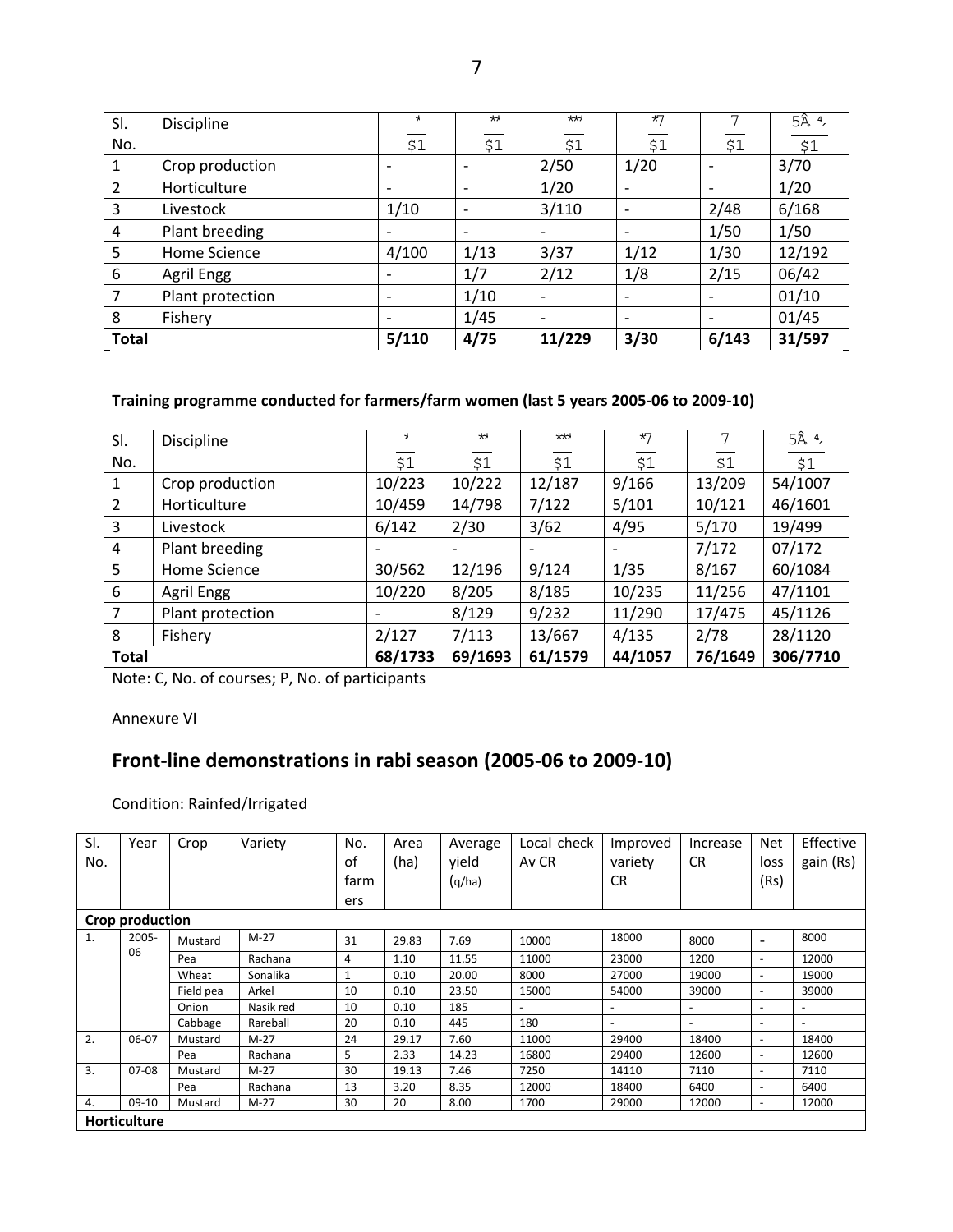| 5. | $2005 -$ | Garden      | Arkel      | 10 | 1.00 | 23.5  | 3345.00   | 28495.00  | 25150.00  | $\overline{\phantom{0}}$ | 25150.00  |
|----|----------|-------------|------------|----|------|-------|-----------|-----------|-----------|--------------------------|-----------|
|    | 06       | pea         |            |    |      |       |           |           |           |                          |           |
|    |          | Onion       | Nasik red  | 10 | 1.00 | 185.0 | 30978.00  | 66878.00  | 35900.00  |                          | 35900.00  |
|    |          | Cabbage     | Rareball   | 20 | 1.00 | 445.0 | 48800.00  | 204300.00 | 155500.00 | $\overline{\phantom{a}}$ | 155500.00 |
| 6. | $06-07$  | Cabbage     | Rareball   | 20 | 4.0  | 247.0 | 45800.00  | 85500.00  | 39700.00  | $\overline{\phantom{0}}$ | 39700.00  |
|    |          | Onion       | Nasik red  | 30 | 3.0  | 150.0 | 297780.00 | 45878.00  | 16100.00  | $\overline{\phantom{0}}$ | 16100.00  |
|    |          | Pea         | Arkel      | 10 | 1.0  | 27.0  | 33345.00  | 38995.00  | 5650.00   | $\overline{\phantom{0}}$ | 5650.00   |
| 7. | 07-08    | Cabbage     | Rareball   | 20 | 4.0  | 309.7 | 72800.00  | 123120.00 | 50320.00  | $\overline{\phantom{a}}$ | 50320.00  |
|    |          | Onion       | Nasik red  | 15 | 3.0  | 214.2 | 66378.00  | 84398.00  | 18020.00  | $\overline{\phantom{a}}$ | 18020.00  |
|    |          | Pea         | Arkel      | 4  | 1.0  | 37.4  | 33345.00  | 70195.00  | 36850.00  | $\overline{\phantom{0}}$ | 36850.00  |
| 8. | 08-09    | Cabbage     | Rareball   | 20 | 2.0  | 200.4 | 49852.00  | 94320.00  | 44468.00  | $\overline{a}$           | 44468.00  |
|    |          | Onion       | Nasik red  | 20 | 2.0  | 183   | 57300.00  | 112000.00 | 54700.00  | $\overline{a}$           | 54700.00  |
|    |          | Pea         | Arkel      | 10 | 2.0  | 32.68 | 68475.00  | 85695.00  | 17220.00  | $\overline{\phantom{a}}$ | 17220.00  |
|    |          | Cauliflower | Snow crown | 10 | 1.0  | 67.6  | 53572.00  | 75080.00  | 21508.00  | $\overline{\phantom{a}}$ | 21508.00  |

# **Front‐line demonstrations in kharif season (2005‐06 to 2009‐10)**

# Condition: Rainfed/Irrigated

| SI. | Year                | Crop                                 | Variety                     | No. of         | Area                | Average            | Local     | Improved                 | Increase                 | <b>Net</b>               | Effective |
|-----|---------------------|--------------------------------------|-----------------------------|----------------|---------------------|--------------------|-----------|--------------------------|--------------------------|--------------------------|-----------|
| No. |                     |                                      |                             | farmer         | (hectares)          | vield              | check Av  | variety CR               | <b>CR</b>                | loss                     | gain (Rs) |
|     |                     |                                      |                             | S              |                     |                    | <b>CR</b> |                          |                          | (Rs)                     |           |
|     | Crop production     |                                      |                             |                |                     |                    |           |                          |                          |                          |           |
| 1.  | 2005                |                                      | $JL-24$                     |                |                     |                    |           |                          |                          |                          |           |
|     |                     | Groundnut                            | ICGS-76                     | 28             | 20.00               | 13.43              | 37000.00  | 27000.00                 | 2000.00                  | $\blacksquare$           | 2000.00   |
|     |                     | Soybean                              | JS-335                      | 23             | 12.10               | 11.52              | 13000.00  | 30000.00                 | 15000.00                 | $\omega$                 | 12000.00  |
| 2.  | 2006                | Groundnut                            | $JL-24$                     | 3              | 1.67                | 15.30              | 12000.00  | 31000.00                 | 19000.00                 | $\overline{\phantom{a}}$ | 19000.00  |
|     |                     | Soybean                              | JS-335                      | 5              | 2.16                | 13.40              | 9000.00   | 32000.00                 | 23000.00                 | $\omega$                 | 23000.00  |
| 3.  | 2007                | Groundnut                            | <b>TAG-24</b>               | $\overline{7}$ | 2.00                | 10.33              | 9500.00   | 20000.00                 | 10500.00                 |                          | 10500.00  |
|     |                     | Soybean                              | JS-335                      | 6              | 2.00                | 11.03              | 16000.00  | 30000.00                 | 14000.00                 | $\sim$                   | 14000.00  |
|     |                     | <b>Black gram</b>                    | $T-9$                       | 14             | 5.00                | 6.96               | 11000.00  | 23000.00                 | 12000.00                 | $\omega$                 | 12000.00  |
| 4.  | 2008                | Groundnut                            | ICGS-76                     | 10             | 3.00                | 13.16              | 9500.00   | 22000.00                 | 12500.00                 | $\overline{\phantom{a}}$ | 12500.00  |
|     |                     | Groundnut                            | $JL-24$                     | 5              | 1.00                | 12.00              | 9000.00   | 23000.00                 | 14000.00                 | $\omega$                 | 14000.00  |
|     |                     | Soybean                              | JS-335                      | 12             | 2.44                | 10.17              | 12000.00  | 26000.00                 | 14000.00                 |                          | 14000.00  |
|     |                     | <b>Black gram</b>                    | $T-9$                       | $\overline{7}$ | 2.00                | 8.12               | 16000.00  | 28000.00                 | 12600.00                 | $\omega$                 | 12600.00  |
| 5.  | 2009                | Groundnut                            | ICGS-76<br>JL-<br>24        | 15             | 6.24                | 13.67              | 12500.00  | 26500.00                 | 16000.00                 | $\blacksquare$           | 16000.00  |
|     |                     | Soybean                              | JS-335                      | 12             | 3.58                | 12.38              | 17200.00  | 35420.00                 | 16220.00                 | $\sim$                   | 16220.00  |
|     |                     | Black gram                           | $T-9$                       | 15             | 6.27                | 7.09               | 16500.00  | 23500.00                 | 69500.00                 | $\omega$                 | 6950.00   |
| 6.  | 2010                |                                      | ICGS-76                     | 5              | 0.50                | 16.00              | 10500.00  | 42000.00                 | 31500.00                 |                          | 31500.00  |
|     |                     | Soybean                              | JS-335                      | $\overline{7}$ | 1.00                | 13.20              | 18600.00  | 37800.00                 | 19200.00                 | $\blacksquare$           | 19200.00  |
| 7.  | 2007                | Pre kharif<br>Rice                   | <b>RC Maniphou</b><br>4 & 5 | 25             | 11.30               | 40.00              | 7000.00   | 19900.00                 | 12000.00                 | $\omega$                 | 12000.00  |
| 8.  | 2008                | kharif Rice                          | RC Maniphou<br>10           | 29             | 22.25               | 55.50              | 19100.00  | 33500.00                 | 14400.00                 | $\omega$                 | 14400.00  |
| 9.  | 2009                | kharif Rice                          | RC Maniphou<br>10           | 17             | 10.00               | 61.00              | 12900.00  | 39000.00                 | 27100.00                 | $\overline{\phantom{a}}$ | 27100.00  |
| 10. | 2010                | Pre kharif<br>Rice                   | RC Maniphou<br>4 & 5        | 13             | 7.29                | 42.50              | 10000.00  | 24700.00                 | 14700.00                 | $\omega$                 | 1470000   |
| 11. | 2010                | kharif Rice                          | <b>RC Maniphou</b><br>4 & 5 | 20             | 10.00               | 60.90              | 2600.00   | 44000.00                 | 18000.00                 | $\omega$                 | 18000.00  |
|     | Agril. Engg.        |                                      |                             |                |                     |                    |           |                          |                          |                          |           |
| 12. | 2007-08             | Bardoli seed<br>drill<br>(Groundnut) | ICGS-76                     | 5              | 1.00                | $15 \text{ MD/Ha}$ | 60MD/ha   |                          | L,                       |                          | 4500/ha   |
| 13. | 2008-09             | Maize<br>sheller                     | $\omega$                    | 10             | $\bar{\phantom{a}}$ | $15 - 20$<br>kg/hr | 3-4 kg/hr | $\overline{\phantom{a}}$ | $\bar{\phantom{a}}$      | $\omega$                 | 500/day   |
| 14. | 2009-10             | Conoweed<br>er (rice)                | $\omega$                    | 5              | $\omega$            | 8 MD/Ha            | 40MD/Ha   | $\overline{\phantom{a}}$ | $\overline{\phantom{a}}$ | $\omega$                 | 3200/ha   |
|     | <b>Horticulture</b> |                                      |                             |                |                     |                    |           |                          |                          |                          |           |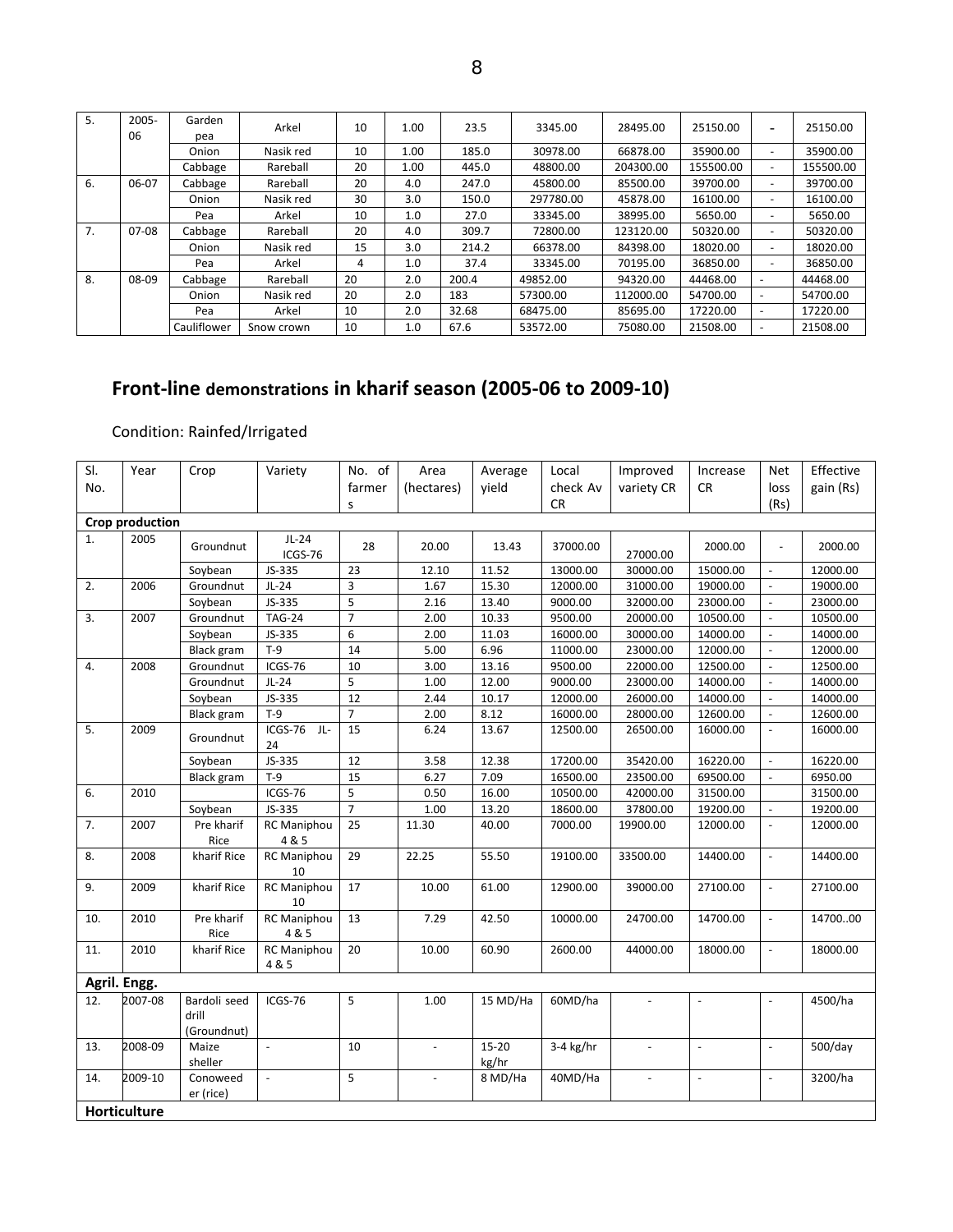| 15. | 2007-08 | French bean   | Anupama    | 5  | 0.5 | 42.2      | 41300.00 | 64400.00  | 23100.00 | - | 23100.00 |
|-----|---------|---------------|------------|----|-----|-----------|----------|-----------|----------|---|----------|
| 16. |         | Lady's finger | Arka       | 5  | 1.0 | 53.4      | 20000.00 | 64800.00  | 44800.00 | - | 44800.00 |
|     |         |               | anamika    |    |     |           |          |           |          |   |          |
| 17. | 2008-09 | Cabbage       | Rareball   | 20 | 2.0 | 200.4     | 49852.00 | 94320.00  | 44468.00 |   | 44468.00 |
| 18. |         | Onion         | Nasik red  | 20 | 2.0 | 183       | 57300.00 | 112000.00 | 54700.00 |   | 54700.00 |
| 19. |         | Pea           | Arkel      | 10 | 2.0 | 32.68     | 68475.00 | 85695.00  | 17220.00 |   | 17220.00 |
| 20. |         | Cauliflower   | Snow crown | 10 | 1.0 | 67.6      | 53572.00 | 75080.00  | 21508.00 |   | 21508.00 |
| 21. | 2009-10 | Mushroom      | Oyster     | 3  |     | 400 bags/ | 12500.00 | 20800.00  | 8300.00  |   | 8300.00  |
|     |         |               |            |    |     | farmer    |          |           |          |   |          |
| 22. |         | Cabbage       | Rareball   | 10 | 2.0 | 197.2     | 40252.00 | 91760.00  | 51508.00 |   | 51508.00 |
| 23. |         | Pea           | Arkel      | 5  | 1.0 | 31.4      | 67475.00 | 80575.00  | 13100.00 |   | 13100.00 |
| 24. |         | Onion         | Nasik red  | 10 | 2.0 | 117.8     | 10300.00 | 46800.00  | 36500.00 |   | 36500.00 |

| Live stock       |             |                                                             |                                           |                  |                                     |                                           |                                            |                                                 |                                 |
|------------------|-------------|-------------------------------------------------------------|-------------------------------------------|------------------|-------------------------------------|-------------------------------------------|--------------------------------------------|-------------------------------------------------|---------------------------------|
| SI.<br><b>No</b> | Year        | Enterprise                                                  | <b>Breed</b>                              | No. of<br>farmer | No. of animal,<br>poultry bird etc. | Performance<br>parameters                 |                                            | Data on parameter in technology<br>demonstrated | % change in<br>the<br>parameter |
|                  |             |                                                             |                                           |                  |                                     |                                           | Demos                                      | Local                                           |                                 |
| $\mathbf{1}$ .   | 2007-<br>08 | Poultry                                                     | Vanaraja                                  | $\overline{7}$   | 135                                 | Body<br>wt.<br>gain and egg<br>production | 3 kg body wt.<br>130 eggs per<br>annum     | $2$ kg<br>70 eggs                               | 50.0<br>85.7                    |
| 2.               | 2009-<br>10 | Poultry                                                     | Vanaraja                                  | 6                | 840<br>270                          | Body<br>wt.<br>gain and egg<br>production | Rs. 5880.00 egg<br>48600.00<br>Rs.<br>meat | 3360.00<br>21600.00                             | 84.6<br>100                     |
| 3.               | 2009-<br>10 | Pig                                                         | Cross breed<br>hempshire                  | 5                | 765                                 | Meat<br>production                        | Rs. 15300.00                               | Rs. 9000.00                                     | 70                              |
| 4.               |             | Pig                                                         | Cross breed<br>hempshire                  | 5                | 850                                 | Meat<br>production                        | Rs. 17000.00                               | Rs. 10000.00                                    | 70                              |
| Fishery          |             |                                                             |                                           |                  |                                     |                                           |                                            |                                                 |                                 |
| 5.               | 2006        | Composite fish<br>farming                                   | Rohu, catla,<br>mrigal,<br>common<br>calp | 5                | 2.8 <sub>ha</sub>                   | Fish<br>production                        | 8000.00 kg /ha<br>(Rs. 560000.00)          | 2000 kg/ha<br>(Rs. 140000.00)                   | 300                             |
|                  |             | Induced breeding<br>for<br>seed<br>production<br>of<br>calp | Carp                                      | 3                | 1.5 million<br>spawn                | Fingerlings                               | Rs.90,000.00                               | Rs. 45,000.00                                   | 100                             |
| 6.               | 2007        | Composite<br>fish<br>farming                                | Carp                                      | 4                | 1.0 <sub>ha</sub>                   | Fish<br>production                        | 5000.00 kg /ha<br>(Rs. 350000.00)          | 2000 kg/ha<br>(Rs. 140000.00)                   | 150                             |
|                  |             | Semi<br>intensive<br>fish farming                           | Carp                                      | $\overline{2}$   | 2.00 ha                             | Fish<br>production                        | 8000.00 kg /ha<br>(Rs. 560000.00)          | 2000 kg/ha<br>(Rs. 140000.00)                   | 300                             |
|                  |             | Paddy cum fich<br>culture                                   | Carp                                      | 4                | 1.0 <sub>ha</sub>                   | Fish<br>production                        | 600.00 kg /ha<br>(Rs. 42000.00)            | 250 kg/ha<br>(Rs. 17500.00)                     | 140                             |
|                  |             | Induced breeding<br>and<br>seed<br>of<br>production<br>carp | Carp                                      | 3                | 0.40 million<br>spawn               | <b>Fingerlings</b>                        | Rs.28,000.00                               | Rs.14,000.00                                    | 100                             |
| 7.               | 2008        | Scientific<br>composite<br>farming                          | Rohu, catla,<br>mrigal,                   | $\overline{4}$   | 1.0 <sub>ha</sub>                   | Fish<br>production                        | 5590.00 kg /ha<br>(Rs. 391300.00)          | 2000kg/ha<br>(Rs. 140000.00)                    | 175                             |

Notes: C= Cost (Rs)/ha; R= Returns (Rs)/ha; The results of front‐line demonstrations may be indicated year-wise. If livestock and other enterprises are involved, they have to be indicated and the Table modified accordingly.

Annexure VII

# **Broad‐basing of Front‐line Extension (2005‐06 to 2009‐10)**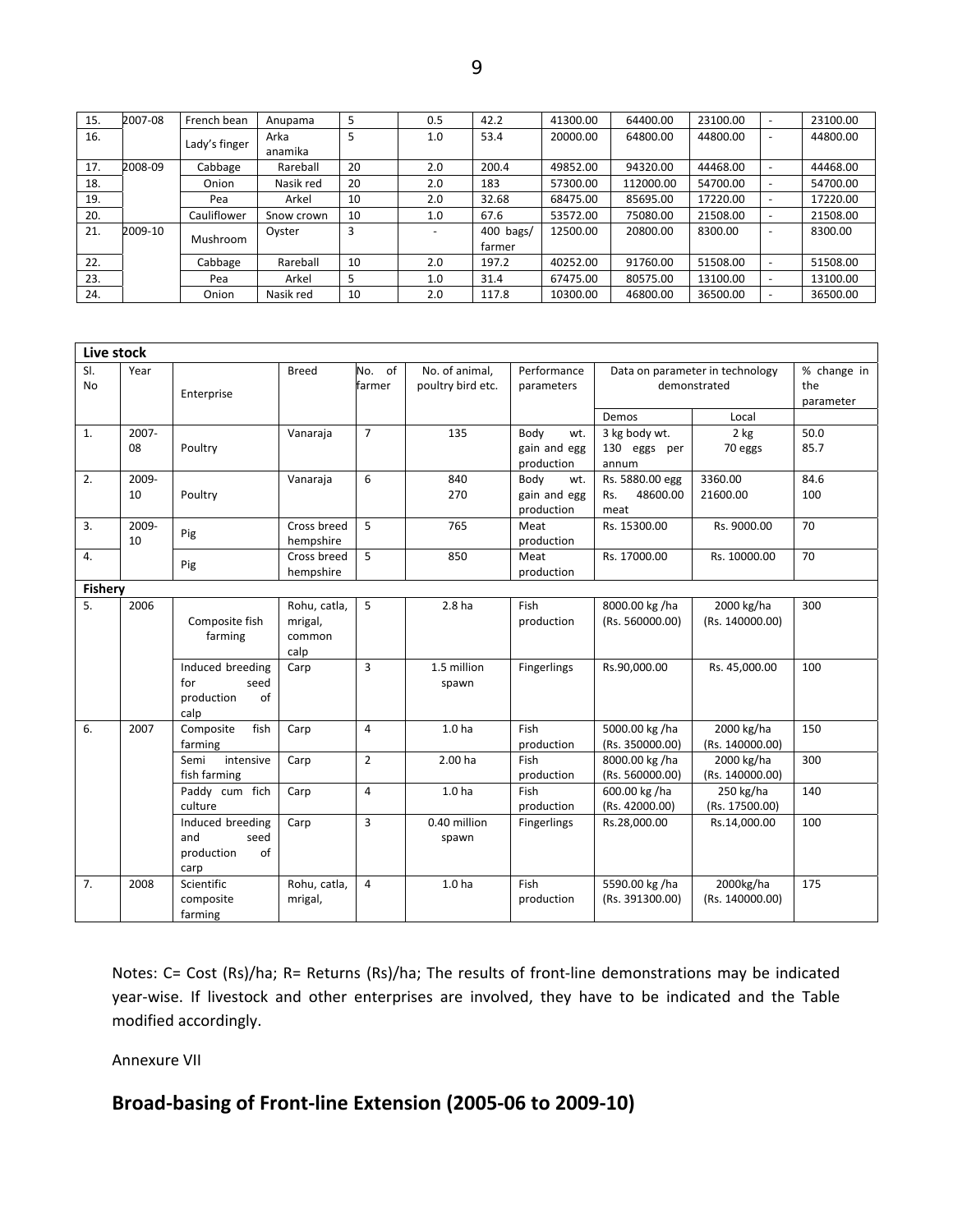(Numbers)

| Sl.No.         | <b>Item</b>                      | I Year                   | II Year                  | III Year                 | IV Year                  | V Year                   | Total                        |
|----------------|----------------------------------|--------------------------|--------------------------|--------------------------|--------------------------|--------------------------|------------------------------|
| $\mathbf{1}$   | Artificial insemination cases    | 40                       | 25                       | 37                       | 25                       | 20                       | 147                          |
| 2              | Animal health-care provided      | 6                        | 3                        | 5                        | $\overline{3}$           | 8                        | 25                           |
| 3              | Poultry introduced               | 384                      | 370                      | 555                      | 425                      | 400                      | 1934                         |
| $\overline{4}$ | Piggery/rabbitary introduced     | 0/6                      |                          | 11/0                     | 9/0                      | 10/0                     | 30/6                         |
| 5              | Planting material produced and   | 5000                     | 3500                     | 5000                     | 4000                     | 4300                     | 21800                        |
|                | distributed                      |                          |                          |                          |                          |                          |                              |
| 6              | Fodder and grass introduced (ha) | $\blacksquare$           | $\overline{\phantom{a}}$ | $\qquad \qquad -$        | $\overline{\phantom{a}}$ | $\overline{\phantom{a}}$ | $\overline{\phantom{a}}$     |
| 7              | Tress introduced (No.)           |                          |                          |                          |                          |                          | $\qquad \qquad \blacksquare$ |
| 8              | Wasteland<br>developed<br>plan   |                          | ۰                        |                          | $\overline{a}$           | $\overline{a}$           | $\qquad \qquad \blacksquare$ |
|                | prepared                         |                          |                          |                          |                          |                          |                              |
| 9              | Wasteland development            | $\overline{\phantom{0}}$ | $\overline{\phantom{a}}$ | $\overline{\phantom{0}}$ | $\overline{\phantom{0}}$ | $\mathbf{1}$             | 1                            |
| 10             | Consultancy on soil analysis and | 25                       | 20                       | 12                       | 100                      | 120                      | 247                          |
|                | topographic survey               |                          |                          |                          |                          |                          |                              |
| 11             | Consultancy on land-use planning | 5                        | $\overline{4}$           | 6                        | 8                        | 10                       | 33                           |
|                | and cropping patterns            |                          |                          |                          |                          |                          |                              |
| 12             | hand<br>Improved<br>tools<br>and | 5                        | $\overline{2}$           | 6                        | 8                        | 9                        | 30                           |
|                | implements introduced            |                          |                          |                          |                          |                          |                              |
| 13             | <b>Fishery demonstrations</b>    |                          | $\overline{2}$           | $\overline{4}$           | $\overline{2}$           | 1                        | 9                            |
| 14             | Mushroom units                   | 5                        | 3                        | $\overline{4}$           | 6                        | 3                        | 21                           |
| 15             | Vermin compost units             |                          |                          | 5                        | 4                        | 5                        | 14                           |

Annexure VIII

# **Impact of KVK in Terms of Agricultural and Animal Productivity, Socio‐economic Conditions and Employment Generations during the QRT period in the Adopted Villages**

| SI.No.         | <b>Item</b>                             | Unit      | In 2004-05               | In 2010-11 |
|----------------|-----------------------------------------|-----------|--------------------------|------------|
| 1              | Change in cropping pattern              | $(\%)$    | 20                       | 40         |
| $\overline{2}$ | Change in productivity of               | (kg/ha)   |                          |            |
|                | (a) Cereal crops                        |           | 4000                     | 5500       |
|                | (b) Pulses                              |           | 874                      | 1300       |
|                | (c) Oilseeds                            |           | 531                      | 800        |
|                | (d) Overall                             |           | 1801                     | 19033      |
| 3              | Use of HYV (high-yielding varieties)    | (%)       | $\overline{\phantom{a}}$ | 60         |
| 4              | Uses of fertilizers (NPK) (nutrient)    | (kg/ha)   | 70:30:20                 | 60:40:30   |
| 5              | Use of FYM and other biofertilizers     | (kg/ha)   | $\overline{\phantom{a}}$ |            |
| 6              | Tractor/machinery                       | (No.)     |                          |            |
| 7              | indicators<br>Change in economic<br>(in | (No.)     |                          |            |
|                | adopted villages)                       |           |                          |            |
|                | a. Net returns/ha/yr                    | <b>Rs</b> | 24000                    | 57000      |
|                | (by crop/enterprise)<br>b.              |           |                          |            |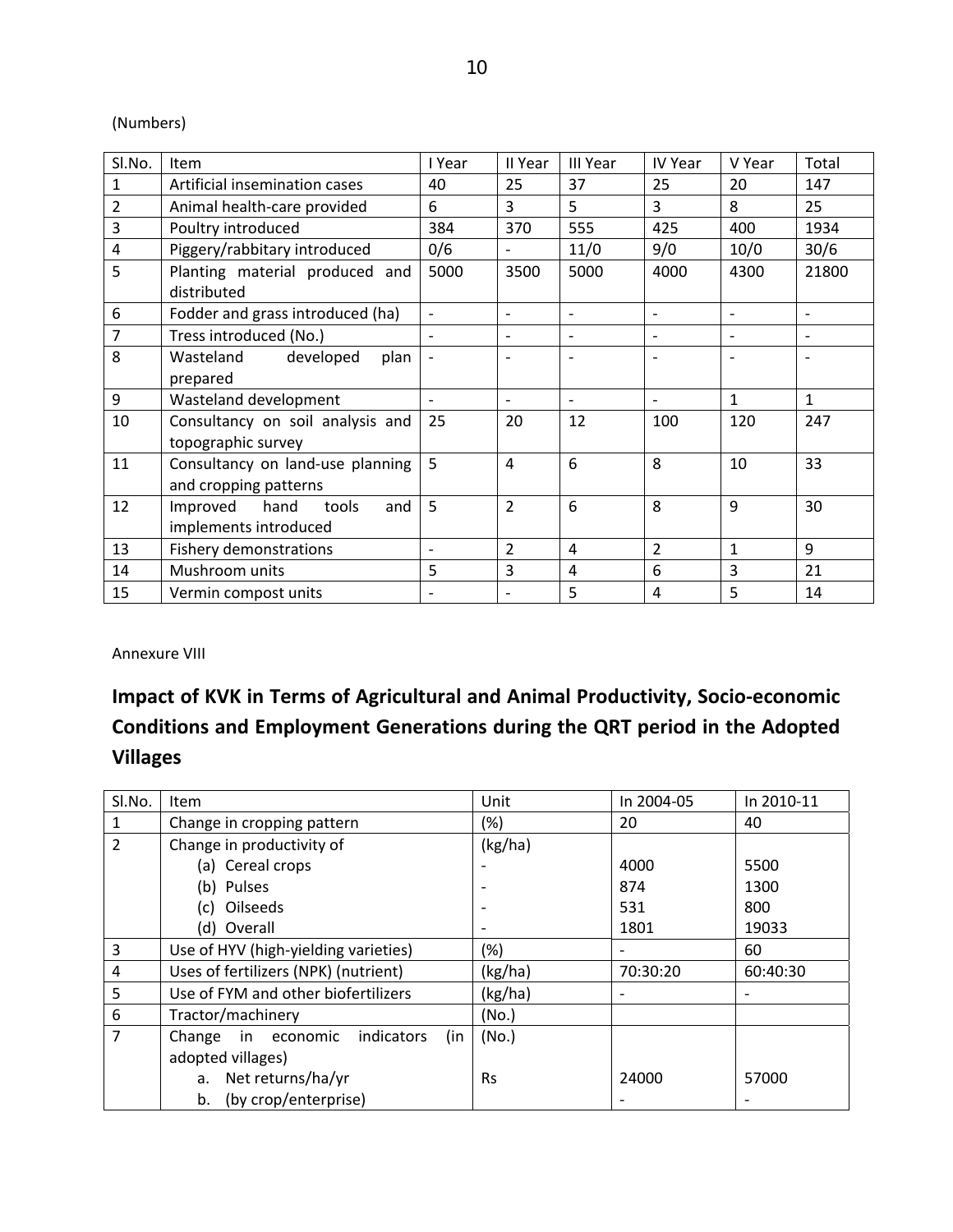### Annexure IX

# **Extension Activities Undertaken (2005‐06 to 2009‐10) (Numbers)**

| SI.            | Activity                                                                                            | I Year         | II Year                  | III Year       | <b>IV Year</b>           | V Year                   | <b>Total</b>            |
|----------------|-----------------------------------------------------------------------------------------------------|----------------|--------------------------|----------------|--------------------------|--------------------------|-------------------------|
| No.            |                                                                                                     |                |                          |                |                          |                          |                         |
| $\mathbf{1}$   | Field days                                                                                          | $\overline{2}$ | $\overline{2}$           | 3              | $\overline{2}$           | $\mathbf{1}$             | 10                      |
| $\overline{2}$ | Agril. Exhibition                                                                                   | $\mathbf{1}$   | $\overline{2}$           | $\overline{2}$ | $\mathbf{1}$             | $\mathbf{1}$             | $\overline{\mathbf{z}}$ |
| 3              | Farmer's Fairs                                                                                      |                | $\overline{\phantom{a}}$ | $\mathbf{1}$   | $\mathbf{1}$             | $\overline{\phantom{a}}$ | $\overline{2}$          |
| 4              | Radio Talk                                                                                          | 19             | 3                        | $\overline{7}$ | 8                        | 6                        | 43                      |
| 5              | TV Show                                                                                             | $\mathbf{1}$   | $\overline{\phantom{a}}$ | $\mathbf{1}$   | $\overline{2}$           | $\overline{2}$           | 6                       |
| 6              | Film Show                                                                                           | 4              | $\overline{2}$           | $\mathbf{1}$   | $\mathbf{1}$             | $\overline{2}$           | 10                      |
| $\overline{7}$ | <b>Training</b><br>materials<br>produced<br>(a) Pamphlets<br>(b) (b) Video-cassette<br>(c) (slides) | 7              | 6                        | 16             | 5                        | 10                       | 44                      |
| 8              | Farm Science<br>Club organized                                                                      |                |                          | $\mathbf{1}$   | $\overline{2}$           | $\overline{2}$           | 5                       |
| 9              | Mahila Mandals organized                                                                            |                | $\overline{\phantom{a}}$ | 5              | $\overline{3}$           | 7                        | 15                      |
| 10             | <b>Training</b><br>Extension<br>meetings organized                                                  | $\overline{7}$ | $\overline{2}$           | 9              | $\overline{a}$           | $\overline{a}$           | 26                      |
| 11             | Any other                                                                                           |                | $\overline{\phantom{a}}$ |                | $\overline{\phantom{a}}$ |                          | $\blacksquare$          |

# **Impact of KVK on Farming Population**

- 1. Name and address of farmers : N. Dhenu Singhn Ngairangbam Village , Imphal West District
- 2. Enterprises being practiced : Rape seed and field pea
- 3. Enlist improved technologies being adopted under different enterprises at Sl. No. 2 above
- 4. When these were improved technologies received by you, and from where? 1989 fro KVK Imphal West
- 5. Enlist 10 latest technologies which have been received from the KVK in your village and furnish information on the following.

| SI.No. | Name of technology     | of<br>Extent  | Reasons for formal adoption            |
|--------|------------------------|---------------|----------------------------------------|
|        |                        | adoption in % |                                        |
|        |                        | (approx)      |                                        |
|        | Rice (RC- Maniphou -7) | 40            | Higher yield                           |
|        |                        |               |                                        |
| 2.     | Rice (RC- Maniphou -   | 60            | short duration, higher yield, tolerant |
|        | 10)                    |               | to blast and suitable for paddy cum    |
|        |                        |               | fish                                   |
| 3.     | Rice (RC- Maniphou -4) | 65            | Suitable for early Kharif/First crop   |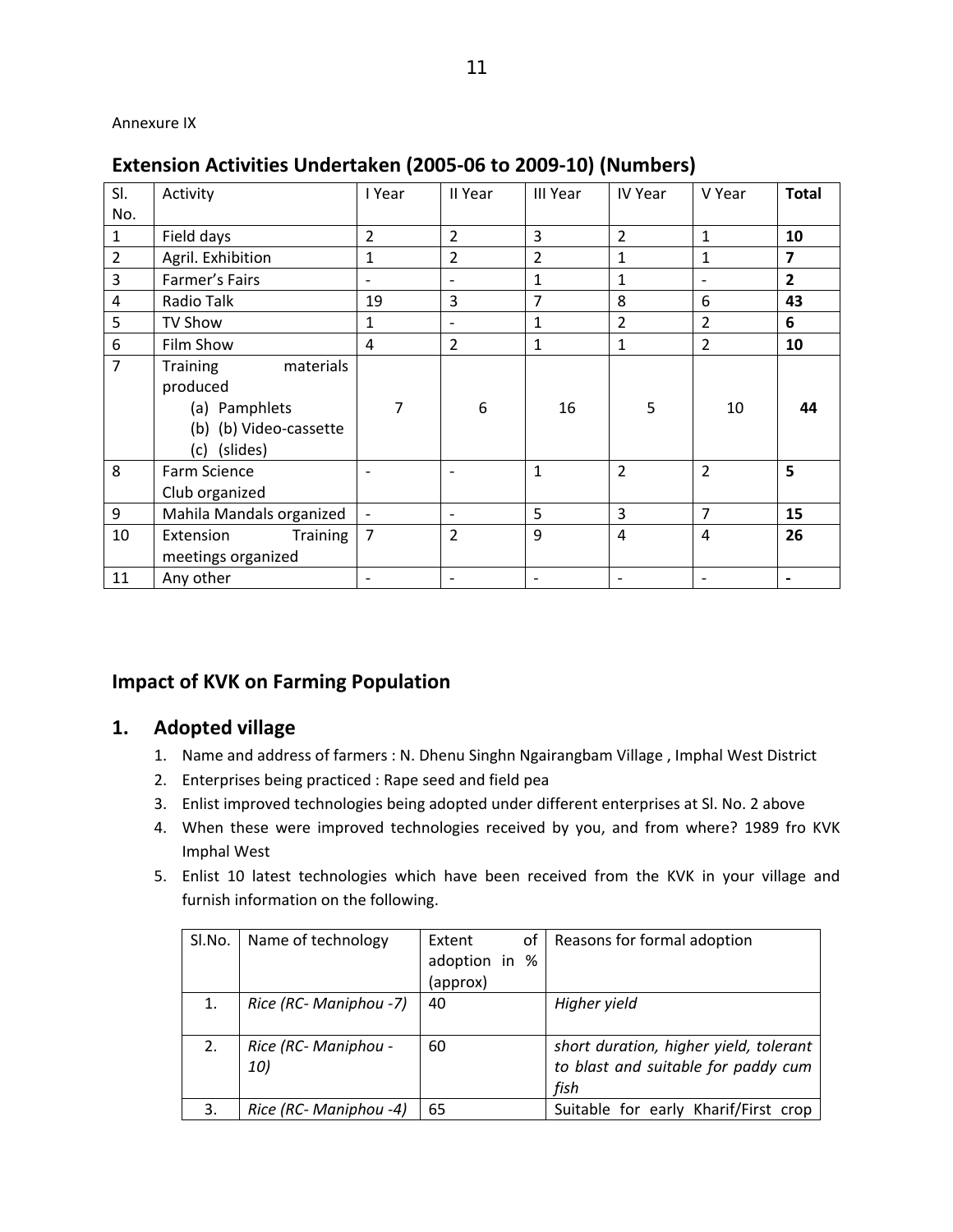|     |                            |    | and paddy cum fish culture           |
|-----|----------------------------|----|--------------------------------------|
| 4.  | Rice (RC- Maniphou -5)     | 65 | Suitable for early Kharif/First crop |
|     |                            |    | and paddy cum fish culture           |
| 5.  | Rice (RC- Maniphou -6)     | 30 | Good taste, medium yield<br>and      |
|     |                            |    | recommended for upland areas with    |
|     |                            |    | low fertility                        |
| 6.  | Rapeseed mustard (M-       | 70 | Recommended for zero tillage<br>and  |
|     | 27)                        |    | Higher yield                         |
| 7.  | Furrow Liming of 250       | 50 | Higher yield                         |
|     | <b>Oilseed</b><br>kq/ha in |    |                                      |
|     | Ground nut(ICGS-76         |    |                                      |
| 8.  | Onion (Nasik Res)          | 40 | Higher Yield                         |
| 9.  | Tomato (Sel-3)             | 35 | Higher Yield and blight tolerant     |
| 10. | Rabi maize<br>(Pusa        | 20 | Higher yield                         |
|     | composite-3)               |    |                                      |

- 6. What should be the approach of KVK for training and better adoption of technologies in light of your experience at Sl.No.5. Area under demonstration should be increased
- 7. Do you know the activities of KVK? Yes
- 8. If yes, what are those activities? OFT, FLD and training
- 9. Do you think that roles/activities of KVK need some change? Yes/No ‐ No
- 10. If yes, what are your suggestions? NA
- 11. Any other comments on the KVK: More no. of off campus trainings should be organized.

- 1. Name and address of farmers : Ch. Kameswar Singh, Ngairangbam Village, Imphal West District
- 2. Enterprises being practiced : Rape seed and vegetables
- 3. Enlist improved technologies being adopted under different enterprises at Sl. No. 2 above
- 4. When these were improved technologies received by you, and from where? 1989 fro KVK Imphal West
- 5. Enlist 10 latest technologies which have been received from the KVK in your village and furnish information on the following.

| SI.No. | Name of technology        | Extent of adoption | Reasons for formal adoption                                                           |
|--------|---------------------------|--------------------|---------------------------------------------------------------------------------------|
|        |                           | in $%$ (approx)    |                                                                                       |
|        | Back yard poultry farming | 40                 | Productive and less disease                                                           |
| 2.1    | Rice (RC- Maniphou -10)   | 60                 | short duration, higher yield,<br>tolerant to blast and suitable<br>for paddy cum fish |
| 3.     | Cabbage (Rareball)        | 50                 | Higher yield                                                                          |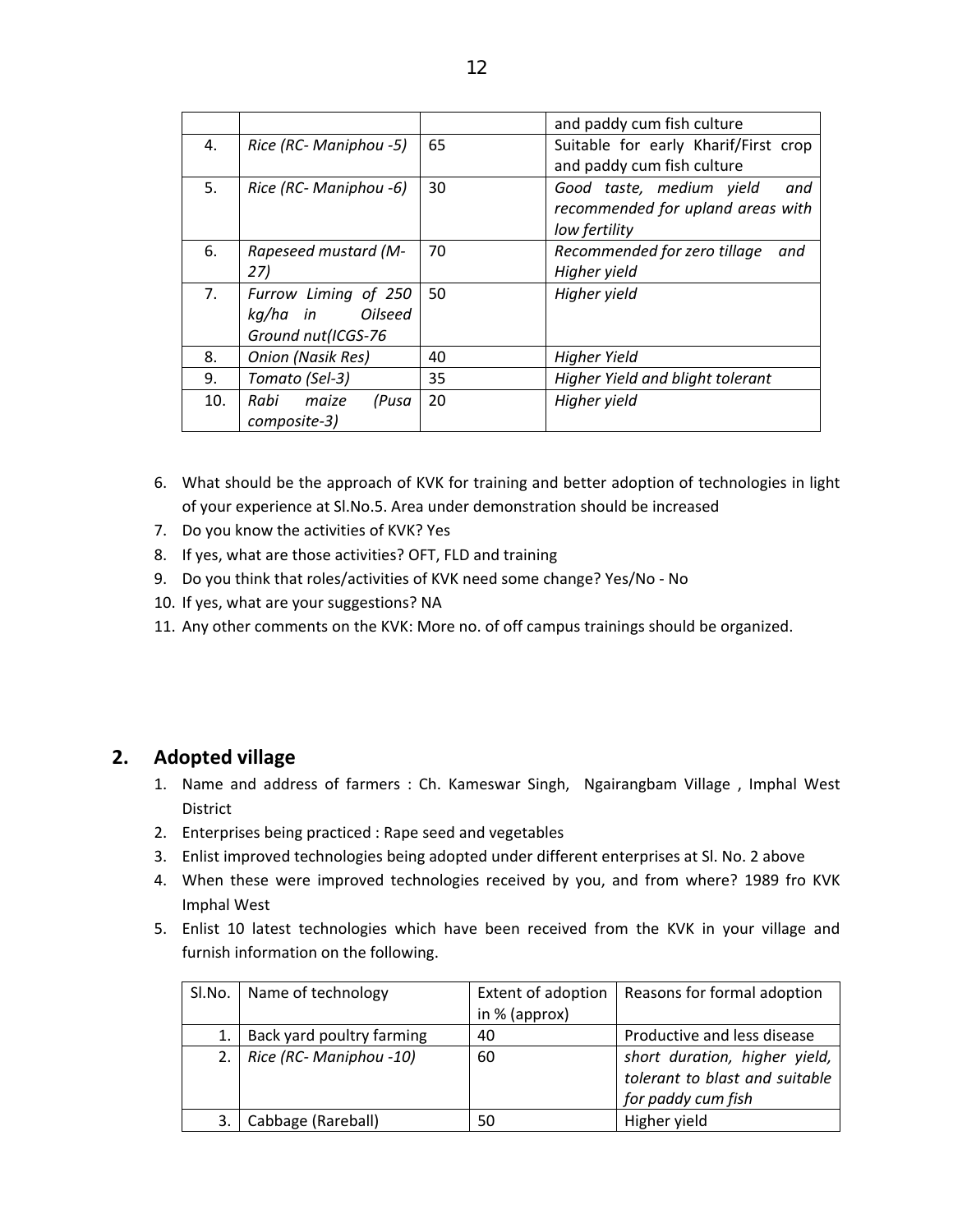| 4. | Rice (RC- Maniphou -5)                                      | 65 | Suitable for early Kharif/First<br>crop and paddy cum fish<br>culture              |
|----|-------------------------------------------------------------|----|------------------------------------------------------------------------------------|
| 5. | Rice (RC- Maniphou -6)                                      | 30 | Good taste, medium yield<br>and recommended for upland<br>areas with low fertility |
| 6. | Rapeseed mustard (M-27)                                     | 70 | Recommended<br>for<br>zero<br>tillage and Higher yield                             |
| 7. | Furrow Liming of 250 kg/ha in<br>Oilseed Ground nut(ICGS-76 | 50 | Higher yield                                                                       |
| 8. | <b>Onion (Nasik Res)</b>                                    | 40 | <b>Higher Yield</b>                                                                |
| 9. | Tomato (Sel-3)                                              | 35 | Yield<br>blight<br>Higher<br>and<br>tolerant                                       |
|    | 10. Rabi maize (Pusa composite-3)                           | 20 | Higher yield                                                                       |

- 6. What should be the approach of KVK for training and better adoption of technologies in light of your experience at Sl.No.5. More nos. of training programmes should be organized.
- 7. Do you know the activities of KVK? Yes
- 8. If yes, what are those activities? OFT, FLD and training
- 9. Do you think that roles/activities of KVK need some change? Yes/No No
- 10. If yes, what are your suggestions? NA
- 11. Any other comments on the KVK: Should adopt the village for minimum of 5 years.

- 1. Name and address of farmers : L. Rabi Singh, Heikrujam Village , Imphal West District
- 2. Enterprises being practiced : Rice and field pea
- 3. Enlist improved technologies being adopted under different enterprises at Sl. No. 2 above
- 4. When these were improved technologies received by you, and from where? 2009 fro KVK Imphal West
- 5. Enlist 10 latest technologies which have been received from the KVK in your village and furnish information on the following.

| SI.No. | Name of technology      | of<br>Extent | Reasons for formal adoption              |
|--------|-------------------------|--------------|------------------------------------------|
|        |                         | adoption     |                                          |
|        |                         | %<br>in      |                                          |
|        |                         | (approx)     |                                          |
| 1.     | Rice (RC- Maniphou -11) | 40           | Higher yield & less incidence of insect  |
|        |                         |              | pest and diseases                        |
| 2.     | FIELD PEA, Var. Rachana | 55           | Higher yield and tolerant to powdery     |
|        |                         |              | mildew                                   |
| 3.     | Rice (RC- Maniphou -4)  | 65           | Suitable for early Kharif/First crop and |
|        |                         |              | paddy cum fish culture                   |
| 4.     | Rice (RC- Maniphou -5)  | 65           | Suitable for early Kharif/First crop and |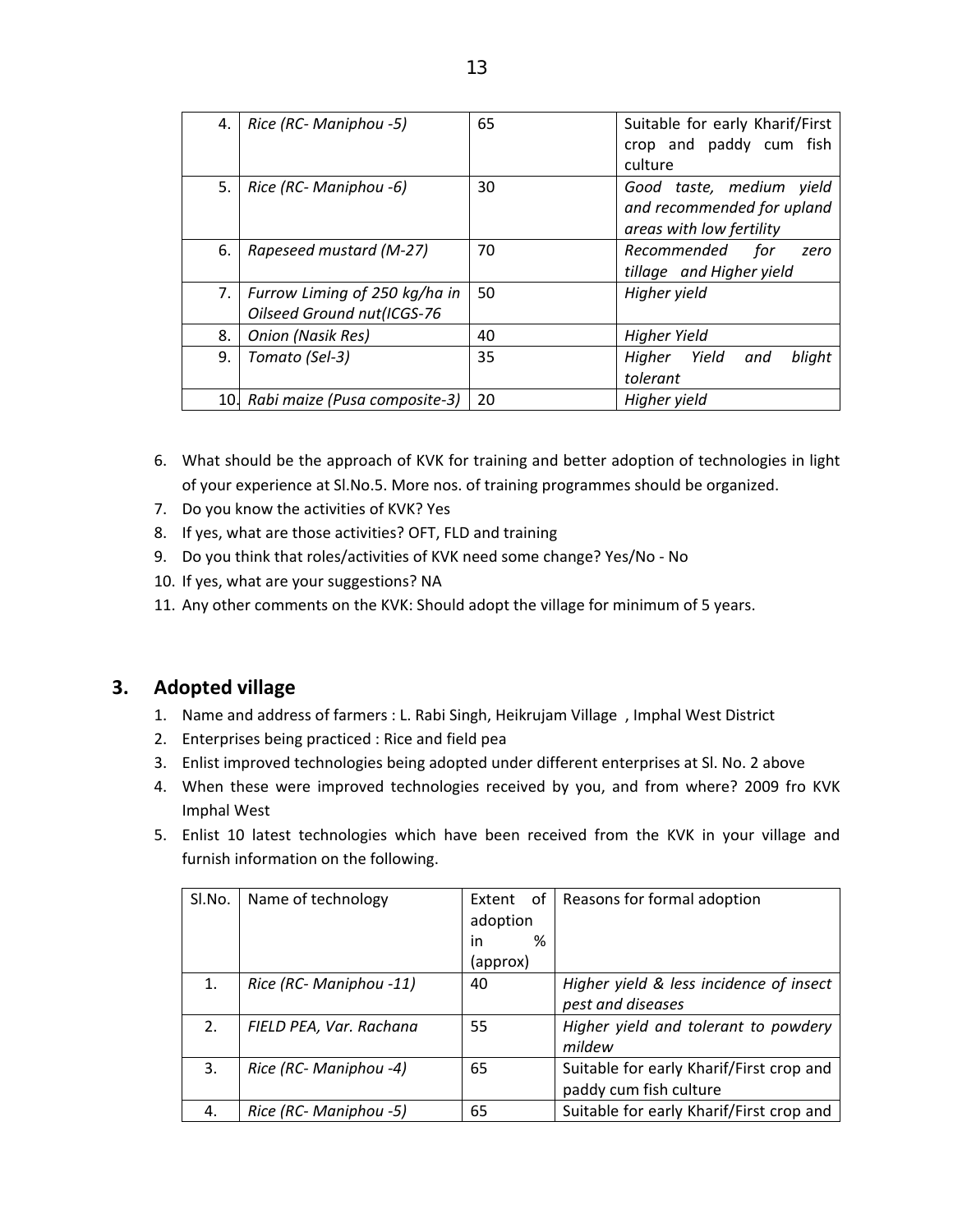|     |                                                                 |    | paddy cum fish culture                                                                |
|-----|-----------------------------------------------------------------|----|---------------------------------------------------------------------------------------|
| 5.  | Rice (RC- Maniphou -6)                                          | 30 | Good taste, medium yield<br>and<br>recommended for upland areas with<br>low fertility |
| 6.  | Rapeseed mustard (M-27)                                         | 70 | Recommended for zero tillage<br>and<br>Higher yield                                   |
| 7.  | Furrow Liming of 250 kg/ha<br>in Oilseed Ground nut(ICGS-<br>76 | 50 | Higher yield                                                                          |
| 8.  | <b>Onion (Nasik Res)</b>                                        | 40 | <b>Higher Yield</b>                                                                   |
| 9.  | Tomato (Sel-3)                                                  | 35 | Higher Yield and blight tolerant                                                      |
| 10. | Rabi maize (Pusa composite-<br>3)                               | 20 | Higher yield                                                                          |

- 6. What should be the approach of KVK for training and better adoption of technologies in light of your experience at Sl.No.5. Area under demonstration should be increased .
- 7. Do you know the activities of KVK? Yes
- 8. If yes, what are those activities? OFT, FLD and training
- 9. Do you think that roles/activities of KVK need some change? Yes/No No
- 10. If yes, what are your suggestions? NA
- 11. Any other comments on the KVK: More no. of off campus trainings should be organized.

- 1. Name and address of farmers : Y. Ranjit Singh Yumnam Huidrom Village Village , Imphal West District
- 2. Enterprises being practiced : Zero tillage rape seed cultivation ,
- 3. Enlist improved technologies being adopted under different enterprises at Sl. No. 2 above
- 4. When these were improved technologies received by you, and from where? 1989 fro KVK Imphal West
- 5. Enlist 10 latest technologies which have been received from the KVK in your village and furnish information on the following.

| SI.No. | Name of technology      | οf<br>Extent   | Reasons for formal adoption            |
|--------|-------------------------|----------------|----------------------------------------|
|        |                         | in<br>adoption |                                        |
|        |                         | % (approx)     |                                        |
| 1.     | Rice (RC- Maniphou -7)  | 40             | Higher yield                           |
|        |                         |                |                                        |
| 2.     | Rice (RC- Maniphou -10) | 60             | higher<br>duration,<br>yield,<br>short |
|        |                         |                | tolerant to blast and suitable for     |
|        |                         |                | paddy cum fish                         |
| 3.     | Rice (RC- Maniphou -4)  | 65             | Suitable for early Kharif/First crop   |
|        |                         |                | and paddy cum fish culture             |
| 4.     | Rice (RC- Maniphou -5)  | 65             | Suitable for early Kharif/First crop   |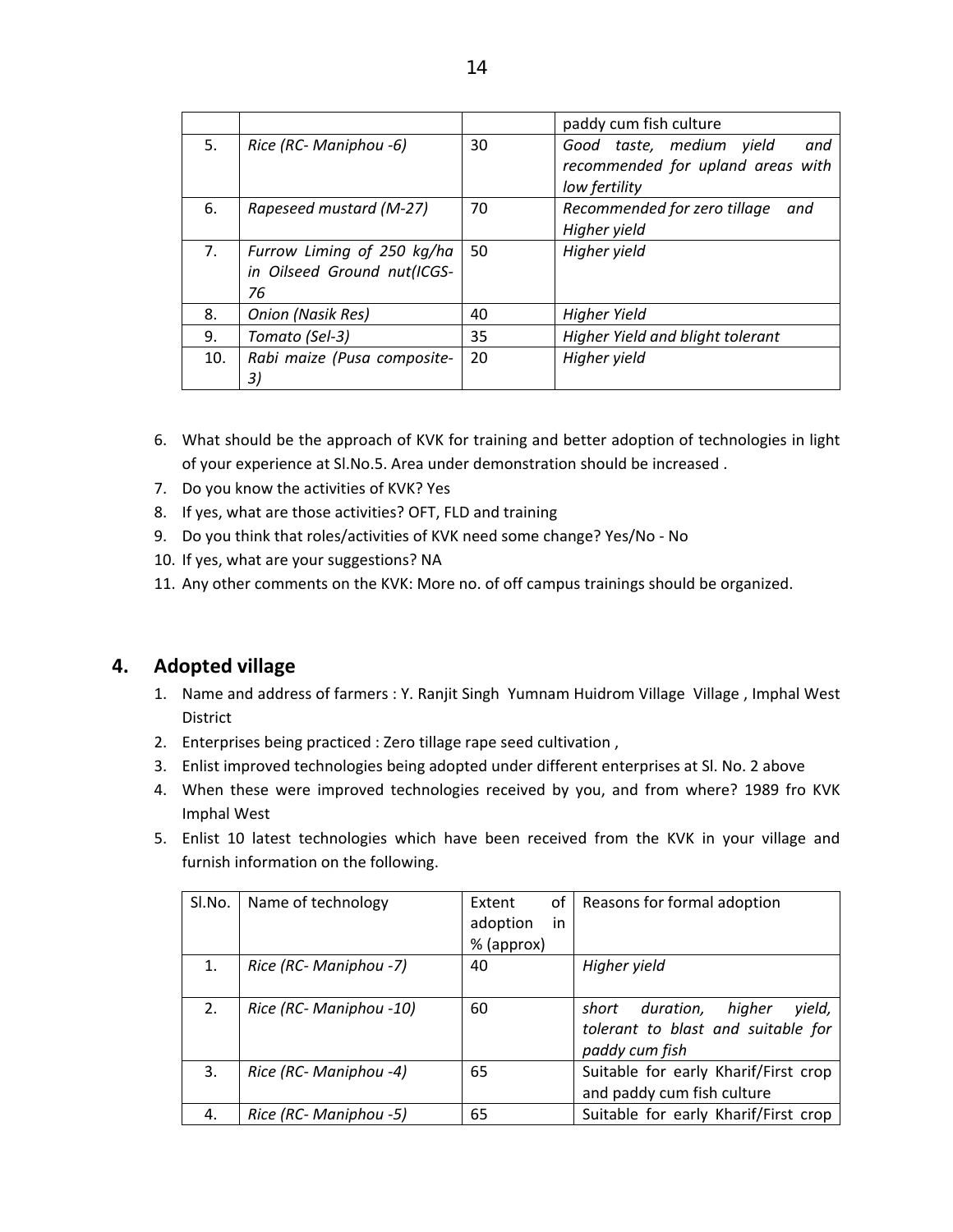|     |                                                                 |    | and paddy cum fish culture                                                               |  |  |
|-----|-----------------------------------------------------------------|----|------------------------------------------------------------------------------------------|--|--|
| 5.  | Rice (RC- Maniphou -6)                                          | 30 | Good taste, medium yield<br>and<br>recommended for upland<br>areas<br>with low fertility |  |  |
| 6.  | Rapeseed mustard (M-27)                                         | 70 | Recommended for zero<br>tillage<br>and Higher yield                                      |  |  |
| 7.  | Furrow Liming of 250 kg/ha<br>in Oilseed Ground nut(ICGS-<br>76 | 50 | Higher yield                                                                             |  |  |
| 8.  | Onion (Nasik Res)                                               | 40 | Higher Yield                                                                             |  |  |
| 9.  | Tomato (Sel-3)                                                  | 35 | Higher Yield and blight tolerant                                                         |  |  |
| 10. | Rabi maize (Pusa composite-<br>3)                               | 20 | Higher yield                                                                             |  |  |

- 6. What should be the approach of KVK for training and better adoption of technologies in light of your experience at Sl.No.5. Area under demonstration should be increased
- 7. Do you know the activities of KVK? Yes
- 8. If yes, what are those activities? OFT, FLD and training
- 9. Do you think that roles/activities of KVK need some change? Yes/No No
- 10. If yes, what are your suggestions? NA
- 11. Any other comments on the KVK: No. of visits to the village should be increased.

- 1. Name and address of farmers : L. Indramani Singh, Mayang Imphal, Kokchai Village , Imphal West District
- 2. Enterprises being practiced : Piggery, and rice
- 3. Enlist improved technologies being adopted under different enterprises at Sl. No. 2 above
- 4. When these were improved technologies received by you, and from where? 2009 fro KVK Imphal West
- 5. Enlist 10 latest technologies which have been received from the KVK in your village and furnish information on the following.

| SI.No. | Name of technology             | Extent      | οf | Reasons for formal adoption     |
|--------|--------------------------------|-------------|----|---------------------------------|
|        |                                | adoption in | %  |                                 |
|        |                                | (approx)    |    |                                 |
| 1.     | Piggery (Cross breed Hemshire) | 40          |    | Better growth and<br>higher     |
|        |                                |             |    | income                          |
| 2.     | Filed pea (Rachana)            | 35          |    | Higher yield                    |
| 3.     | Rice (RC- Maniphou -4)         | 65          |    | Suitable for early Kharif/First |
|        |                                |             |    | crop and paddy cum fish         |
|        |                                |             |    | culture                         |
| 4.     | Rice (RC- Maniphou -5)         | 65          |    | Suitable for early Kharif/First |
|        |                                |             |    | and paddy cum<br>fish<br>crop   |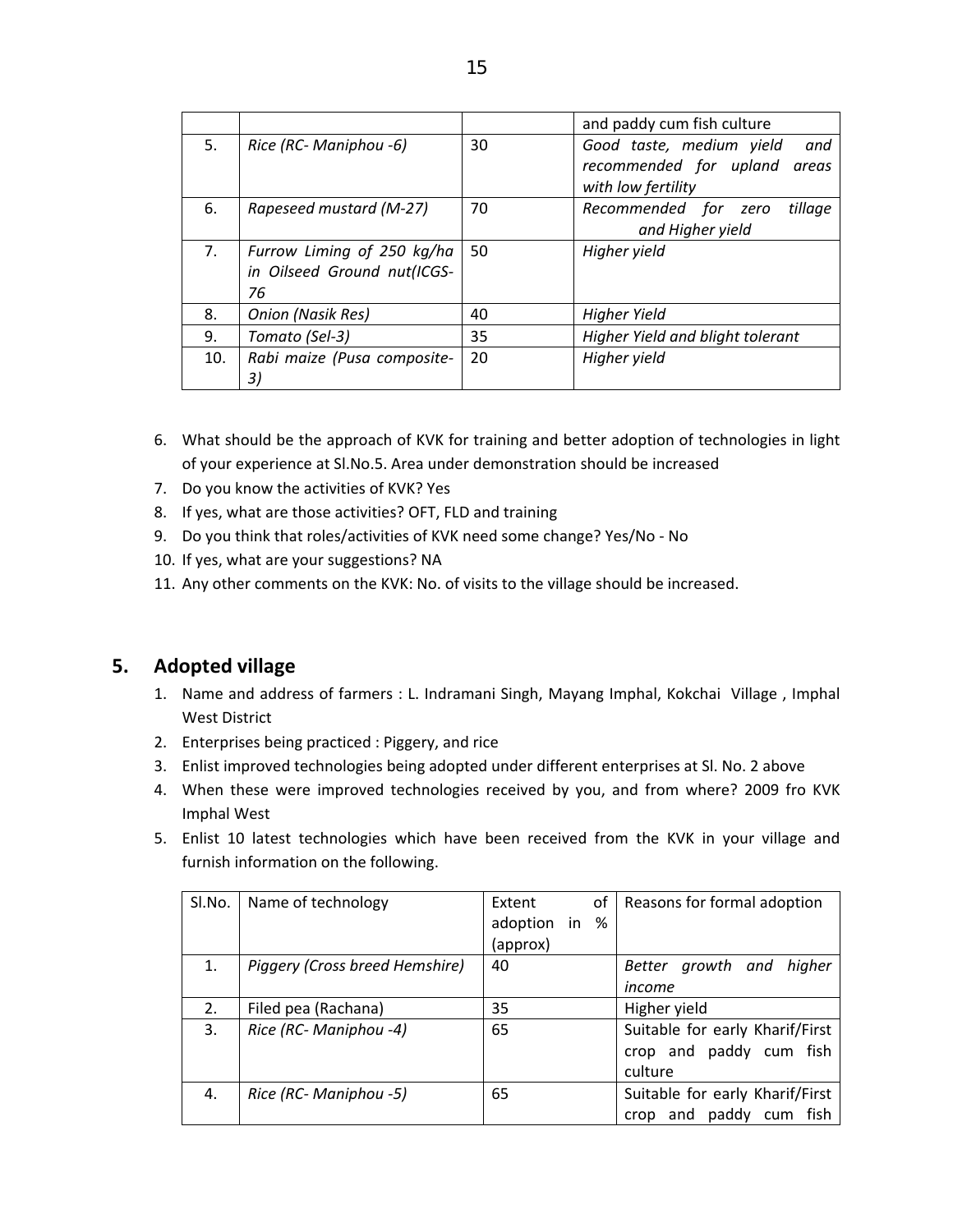|     |                               |    | culture                                                |
|-----|-------------------------------|----|--------------------------------------------------------|
| 5.  | Rice (RC- Maniphou -6)        | 30 | Good taste, medium yield<br>and recommended for upland |
|     |                               |    | areas with low fertility                               |
| 6.  | Rapeseed mustard (M-27)       | 70 | Recommended<br>for<br>zero                             |
|     |                               |    | tillage and Higher yield                               |
| 7.  | Furrow Liming of 250 kg/ha    | 50 | Higher yield                                           |
|     | in Oilseed Ground nut(ICGS-76 |    |                                                        |
| 8.  | Onion (Nasik Res)             | 40 | <b>Higher Yield</b>                                    |
| 9.  | Tomato (Sel-3)                | 35 | Higher Yield<br>blight<br>and                          |
|     |                               |    | tolerant                                               |
| 10. | Rabi maize (Pusa composite-3) | 20 | Higher yield                                           |

- 6. What should be the approach of KVK for training and better adoption of technologies in light of your experience at Sl.No.5. Area under demonstration should be increased
- 7. Do you know the activities of KVK? Yes
- 8. If yes, what are those activities? OFT, FLD and training
- 9. Do you think that roles/activities of KVK need some change? Yes/No No
- 10. If yes, what are your suggestions? NA
- 11. Any other comments on the KVK: More no. of off campus trainings should be organized.

# **6. Non‐Adopted village**

- 1. Name and address of farmers : K. Santi Devi, Malom Village , Imphal West District
- 2. Enterprises being practiced : Rice cultivation
- 3. Enlist improved technologies being adopted under different enterprises at Sl. No. 2 above
- 4. When these were improved technologies received by you, and from where? 2007 from State Agriculture Dept.
- 5. Enlist 10 latest technologies which have been received from the KVK in your village and furnish information on the following.

| SI.No.   Name of technology | Extent<br>adoption in<br>(approx) | % | of   Reasons for formal adoption |
|-----------------------------|-----------------------------------|---|----------------------------------|
| HYV rice                    | 30                                |   | Higher income                    |

- 6. What should be the approach of KVK for training and better adoption of technologies in light of your experience at Sl.No.5. NA
- 7. Do you know the activities of KVK? NO
- 8. If yes, what are those activities? NA
- 9. Do you think that roles/activities of KVK need some change? Yes/No No
- 10. If yes, what are your suggestions? NA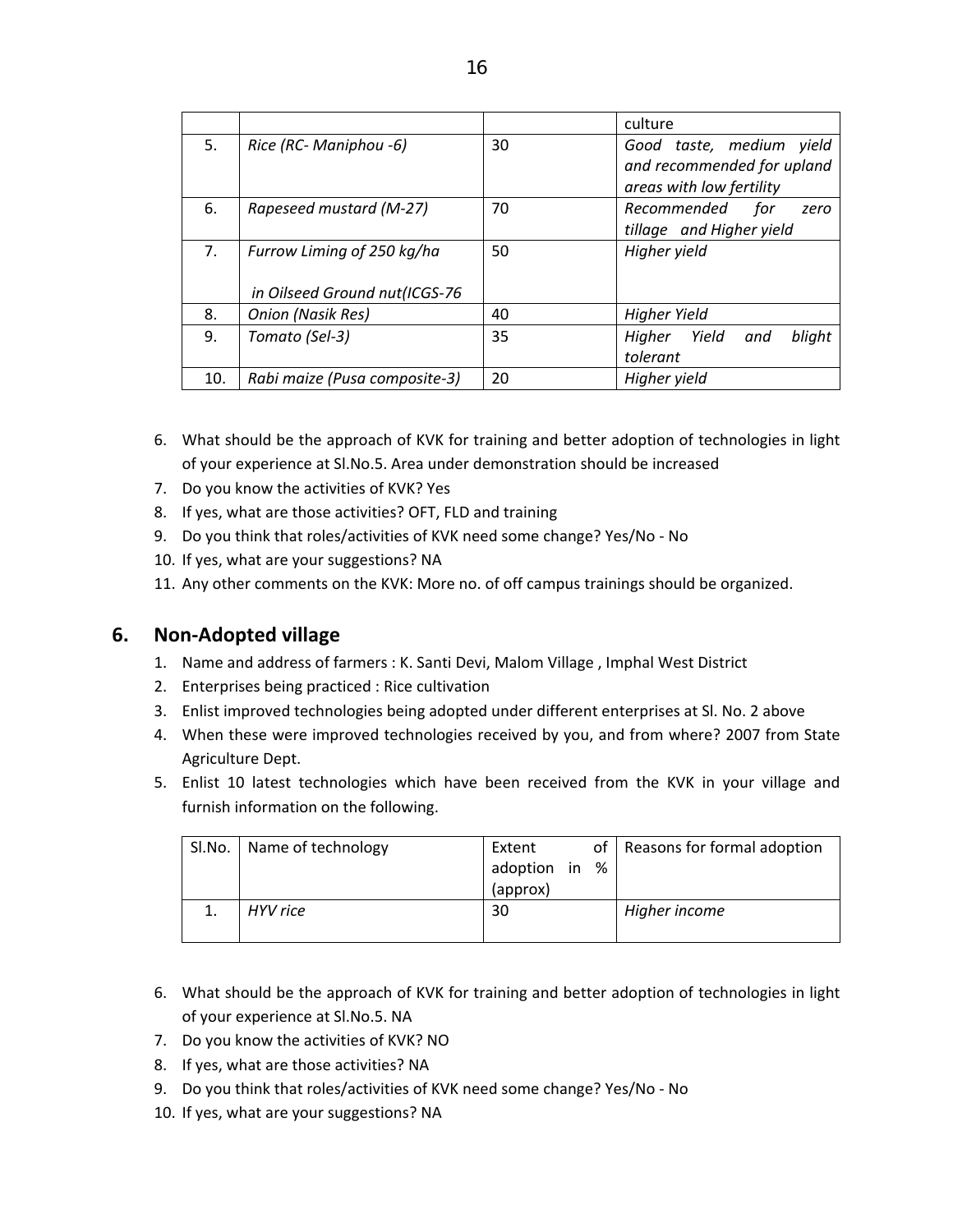11. Any other comments on the KVK: Heard about KVK but not aware of its activities.

# **7. Non‐Adopted village**

- 1. Name and address of farmers : Y. Sasnajaoba Singh, Irom Meijrao , Imphal West District
- 2. Enterprises being practiced : Zero tillage
- 3. Enlist improved technologies being adopted under different enterprises at Sl. No. 2 above
- 4. When these were improved technologies received by you, and from where? 2009 from KVK adopted neighboring village
- 5. Enlist 10 latest technologies which have been received from the KVK in your village and furnish information on the following.

| SI.No. | Name of technology     | Extent<br>adoption in<br>%<br>(approx) | Reasons for formal adoption<br>of I |  |
|--------|------------------------|----------------------------------------|-------------------------------------|--|
|        | Zero tillage with M-27 | 50                                     | Higher income                       |  |

- 6. What should be the approach of KVK for training and better adoption of technologies in light of your experience at Sl.No.5. NA
- 7. Do you know the activities of KVK? Yes
- 8. If yes, what are those activities? Training
- 9. Do you think that roles/activities of KVK need some change? Yes/No No
- 10. If yes, what are your suggestions? NA
- 11. Any other comments on the KVK: KVK should adopt more no. of villages.

## **8. Non‐Adopted village**

- 1. Name and address of farmers : K. Naoton Singh, New Keithelmanbi , Imphal West District
- 2. Enterprises being practiced : Piggery and back yard poultry
- 3. Enlist improved technologies being adopted under different enterprises at Sl. No. 2 above
- 4. When these were improved technologies received by you, and from where? 2008 from KVK adopted neighboring village
- 5. Enlist 10 latest technologies which have been received from the KVK in your village and furnish information on the following.

| SI.No.   Name of technology | Extent<br>adoption in %<br>(approx) | of   Reasons for formal adoption |
|-----------------------------|-------------------------------------|----------------------------------|
| Piggery                     | 45                                  | Higher income                    |
| <b>BACK YARD POULTRY</b>    | 40                                  | productive and less<br>More      |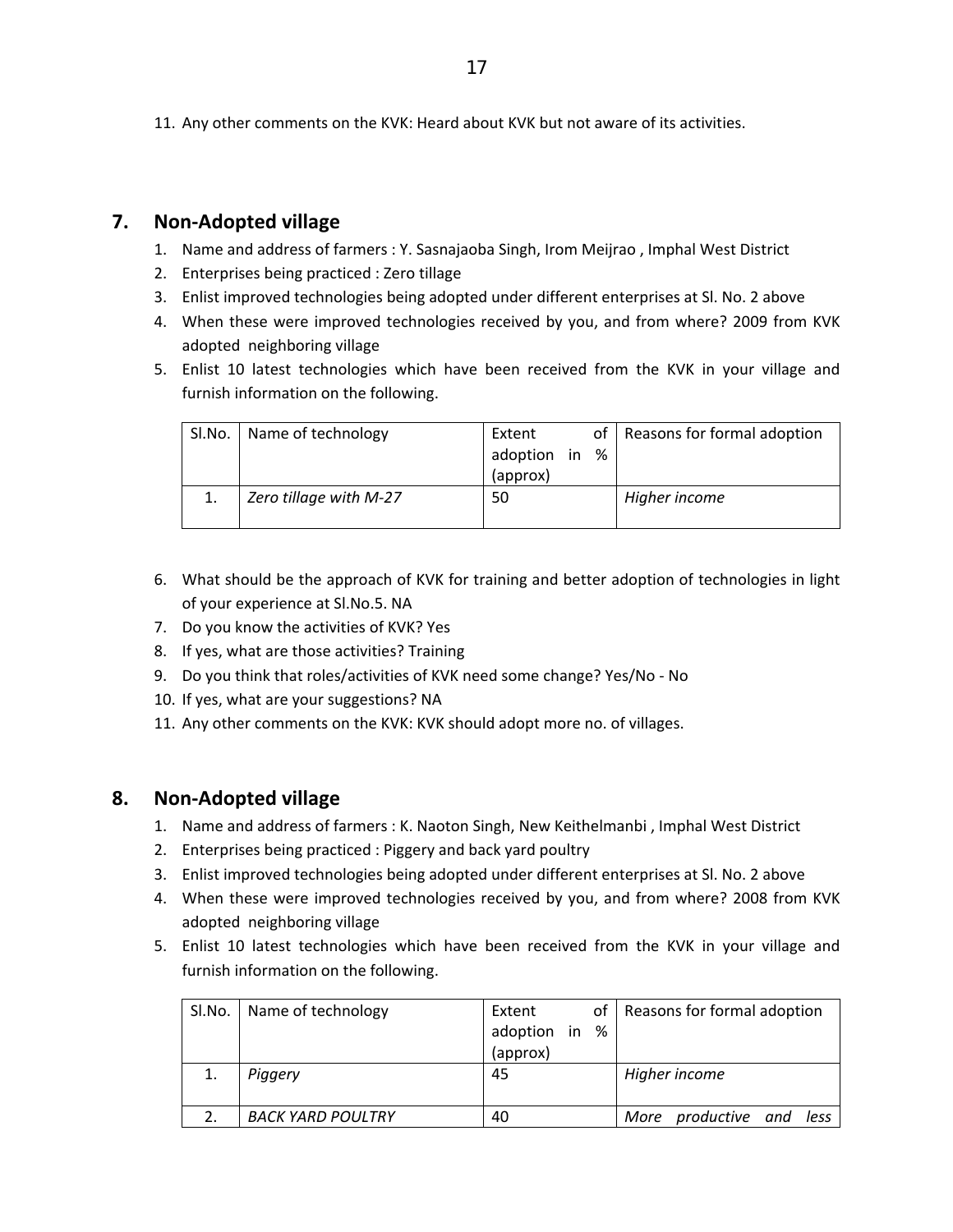- 6. What should be the approach of KVK for training and better adoption of technologies in light of your experience at Sl.No.5. NA
- 7. Do you know the activities of KVK? Yes
- 8. If yes, what are those activities? Demonstration
- 9. Do you think that roles/activities of KVK need some change? Yes/No No
- 10. If yes, what are your suggestions? NA
- 11. Any other comments on the KVK: KVK should adopt more no. of villages.

## **9. Non‐Adopted village**

- 1. Name and address of farmers : L. Santi Devi, Tairenpokpi , Imphal West District
- 2. Enterprises being practiced : Groundnut, Piggery and back yard poultry
- 3. Enlist improved technologies being adopted under different enterprises at Sl. No. 2 above
- 4. When these were improved technologies received by you, and from where? 2006 from KVK adopted neighboring village
- 5. Enlist 10 latest technologies which have been received from the KVK in your village and furnish information on the following.

| SI.No. | Name of technology       | of<br>Extent     | Reasons for formal adoption          |
|--------|--------------------------|------------------|--------------------------------------|
|        |                          | adoption in<br>% |                                      |
|        |                          | (approx)         |                                      |
| 3.     | Piggery                  | 45               | Higher income                        |
| 4.     | <b>BACK YARD POULTRY</b> | 40               | More productive and less<br>diseases |
| 5.     | Groundnut (ICGS-76)      | 50               | Higher income                        |

- 6. What should be the approach of KVK for training and better adoption of technologies in light of your experience at Sl.No.5. NA
- 7. Do you know the activities of KVK? Yes
- 8. If yes, what are those activities? Demonstration and training
- 9. Do you think that roles/activities of KVK need some change? Yes/No No
- 10. If yes, what are your suggestions? NA
- 11. Any other comments on the KVK: KVK should adopt more no. of villages.

## **10. Non‐Adopted village**

- 12. Name and address of farmers :S. Meghachandra Singh, Luiker , Imphal West District
- 13. Enterprises being practiced : Rice